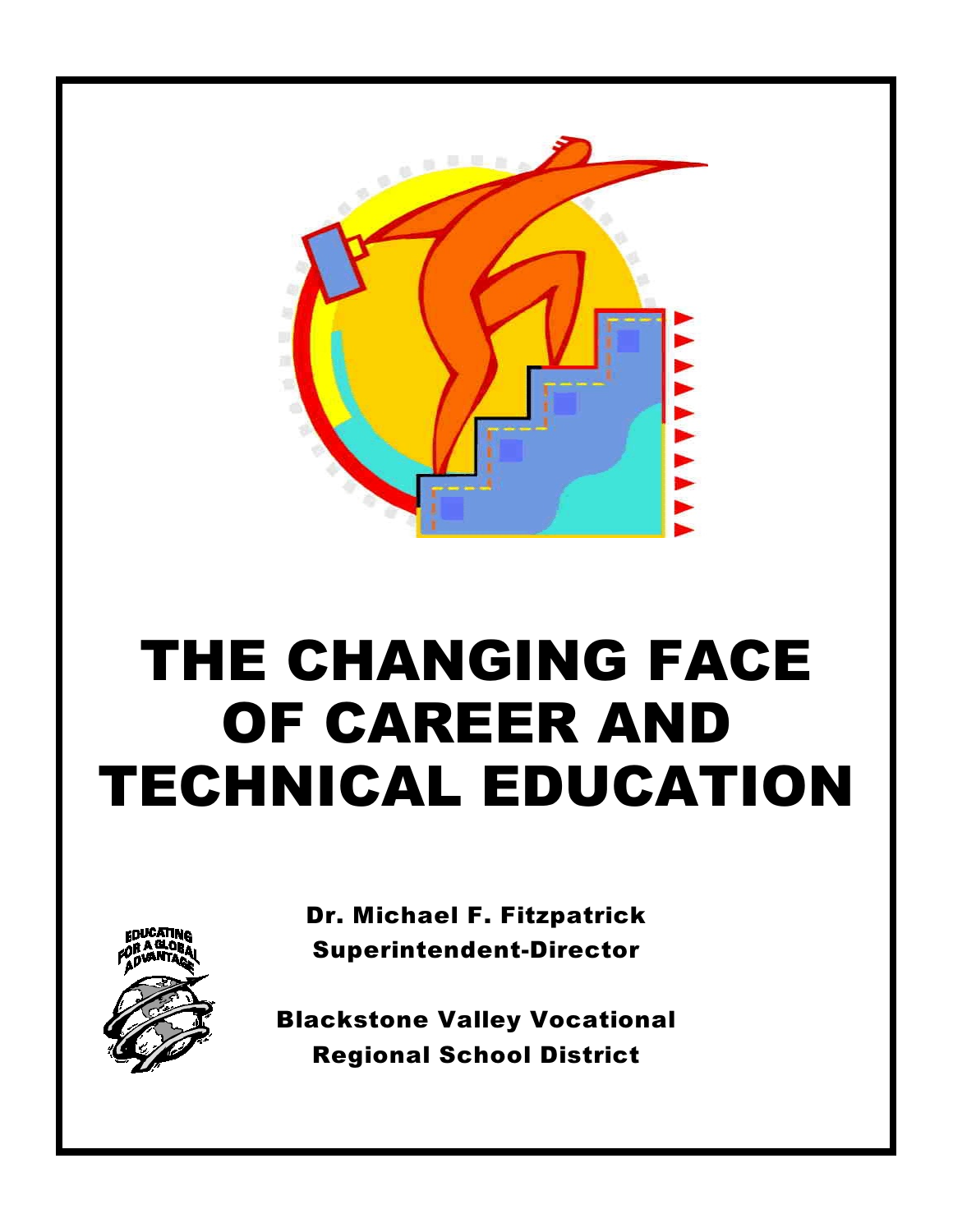#### **PREFACE**

Recent news articles have reported that, due to high demand, space limitations, and a greater appreciation of the opportunities presented by quality career and technical programs, many students who desire to enroll in area vocational technical high schools now must remain in local systems. Several middle school and traditional high school administrators have noted their concerns about how local school systems are ill-prepared to respond to the needs of these students. This state of affairs, which is becoming increasingly common across the Commonwealth of Massachusetts, can be attributed to heightened interest in career-specific technical programs and greater awareness by students and parents of the value of acquiring marketable skills in high school. Simply put, more students are applying to vocational technical high schools and the bar is being raised for all.

Vocational technical schools, by the very nature of their mission to prepare students for the workforce, are closely linked to business, industry, and the trades. As the information age workplace has required more complex technical skills, employers have let their needs be known, and career and technical programs have become more sophisticated in order to produce the type of workers needed in the global market.

This new direction of career and technical education is driven by greater awareness of true employment needs. Today's career and technical systems are recruiting talent, not troublemakers; and the bias that these schools are somehow intended for less academically motivated students needs to be removed. The sophistication and significant investment of quality vocational technical education necessitate student candidates who can truly benefit from that investment. While the uninformed observer argues from emotional justifications that career and technical education should provide an alternative pathway for less talented students, it would be a disservice to students and employers alike to plunge unprepared youth into programs which meet the rigors and standards for employment if they don't possess an aptitude for those skills.

In response to the demand for career preparation programs for some of the neediest students, a number of voc-tech systems created highly successful and cost-effective alternatives to expensive out-ofdistrict placement of students with significant learning disabilities. The recent financial constraints of local school systems, however, have resulted in fewer students being recommended for these substantially separate tuition-in programs, exacerbating the unmet needs of students with moderate to severe learning or behavioral issues in the local systems.

*The Changing Face of Career and Technical Education* is a position paper available through the Blackstone Valley Vocational Regional School District central office which describes how today's vocational technical schools must meet the higher skill requirements of the global workplace. This paper builds upon five current national education reform reports, including the Report of A National Task Force on Public Education and the National Assessment of Vocational Education's Final Report to Congress, and promotes a collective need for all school systems to find alternative ways to respond to the diverse needs of challenged youth. The Association for Career and Technical Education has also prepared a similar treatise which offers a professional perspective on the challenges facing schools today and the resources available through quality career and technical education. I encourage interested parties to seek out copies of these papers and to consider the various informed opinions that support the new, updated, and more rigorous version of career and technical education.

#### Dr. Michael F. Fitzpatrick - June, 2006

*Superintendent-Director, Blackstone Valley Vocational Regional School District, Upton*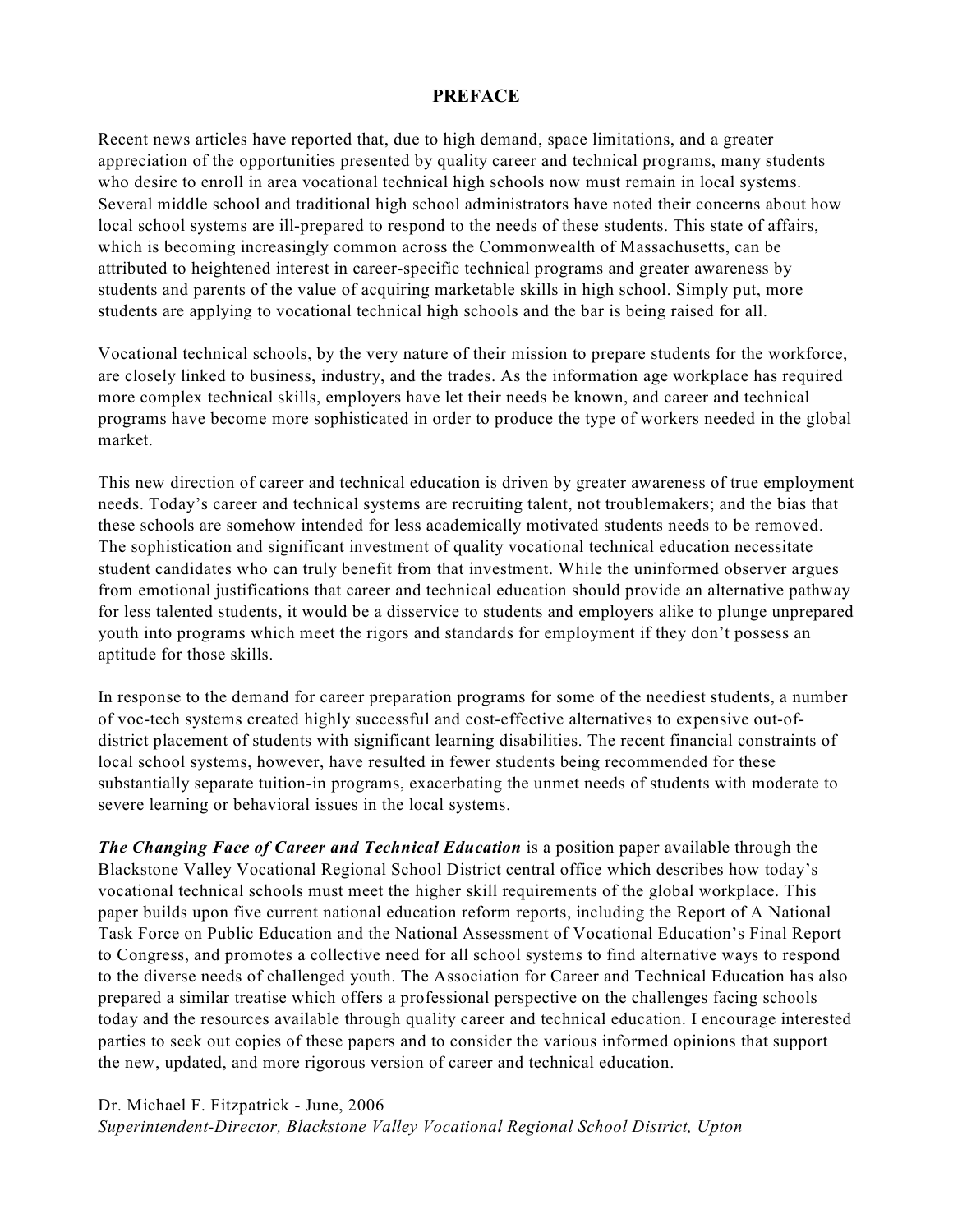#### **Foreword**

Today, there is nationwide debate about how education must be tailored to meet the needs of the new global economy. There are many viewpoints on how to prepare students to be productive members of a new, technologically-savvy, global society. What is the mission of career and technical education (CTE) in the  $21<sup>st</sup>$  century quest for excellence in education?

As a CTE practitioner for some thirty-six years, I have long battled the stereotype that vocational technical education is an alternative educational path for students who have experienced limited academic success and require an educational program that focuses primarily on the psychomotor skills needed for a particular trade. While this faulty perception is commonly held, federal legislation has always defined a mission for CTE that is more workforce-responsive and economysensitive.

At a recent School Committee meeting, discussion concerned whether to sanction an international school vacation trip being organized by highly regarded social studies and Spanish teachers. The discussion brought to light the lingering existence of the stereotype and the unfortunate unfairness that even the most ardent CTE advocate must guard against. One member expressed concern about international travel by vocational technical students. He pointed out that he is constantly on the defensive from local citizens who feel that their vocational technical system has lost sight of its mission. From his remarks, it became all too clear that the impression somehow remains that vocational technical students do not need or deserve the opportunities for cultural enrichment that are applauded in the non-vocational technical high school setting.

In a similarly disconcerting encounter, a member of another nearby school committee expressed the sentiment that he would prefer to see more students from our system directly enter the trades as plumbers, carpenters, etc., rather than first go on to a two- or four-year college. He noted that the interest in attending our award-winning system is keen and all applicants cannot be accepted. This constituent, an otherwise staunch advocate for educational excellence, unabashedly affirmed his concern that, when a student attends a vocational technical high school and then goes on to college, the college bound student has unfairly displaced a student who desires a trade education.

Have CTE delivery systems lost sight of their mission? Is the investment in vocational technical education no longer paying the dividends that it did when carpenters, machinists, and auto mechanics graduated from high school and became immediate, productive additions to the local workforce?

This paper outlines the compelling reasons for significantly upgrading the public perception of the mission of CTE today. Many of us who work in the field have seen the changes evolve gradually and have embraced new approaches which enable us to better serve the needs of our students and the demands of the information-age workplace.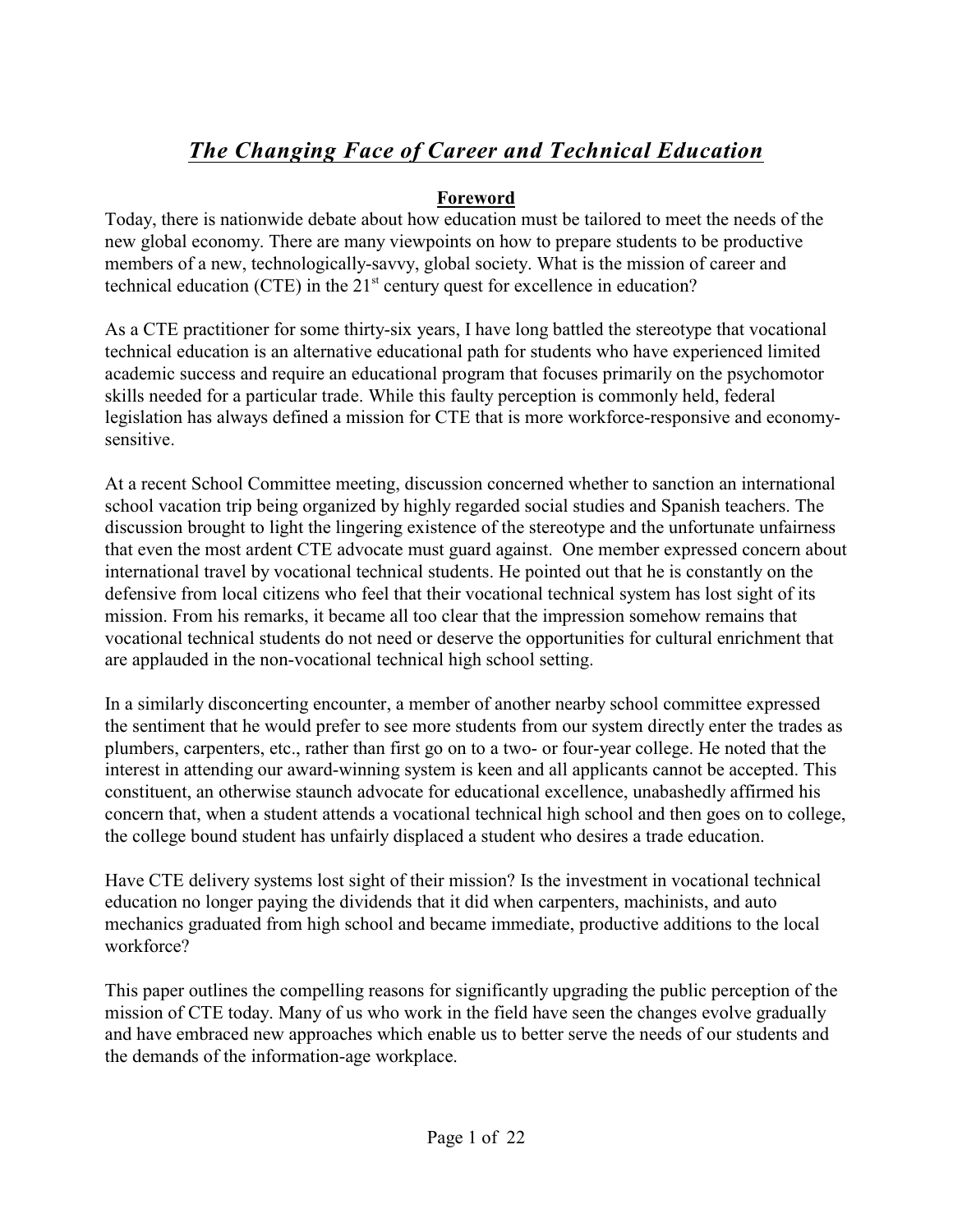Dr. Michael F. Fitzpatrick

In today's increasingly global and complex society, it is no longer possible for the United States to maintain its economic advantage without tapping into the potential of all its workers. Every student, whether he or she chooses a traditional educational path or career training by way of a CTE system, must be equipped with a set of basic skills that is far more sophisticated and advanced than that required in the manufacturing-based economy of fifty years ago.

The workforce of the  $21<sup>st</sup>$  century demands greater knowledge and more complex computational, communication, teaming, and technological skills of its workers. The American public must therefore acknowledge a new role for the CTE delivery system: a role that prepares students for lifelong learning in order to effectively respond to our nation's ever more challenging workforce development needs.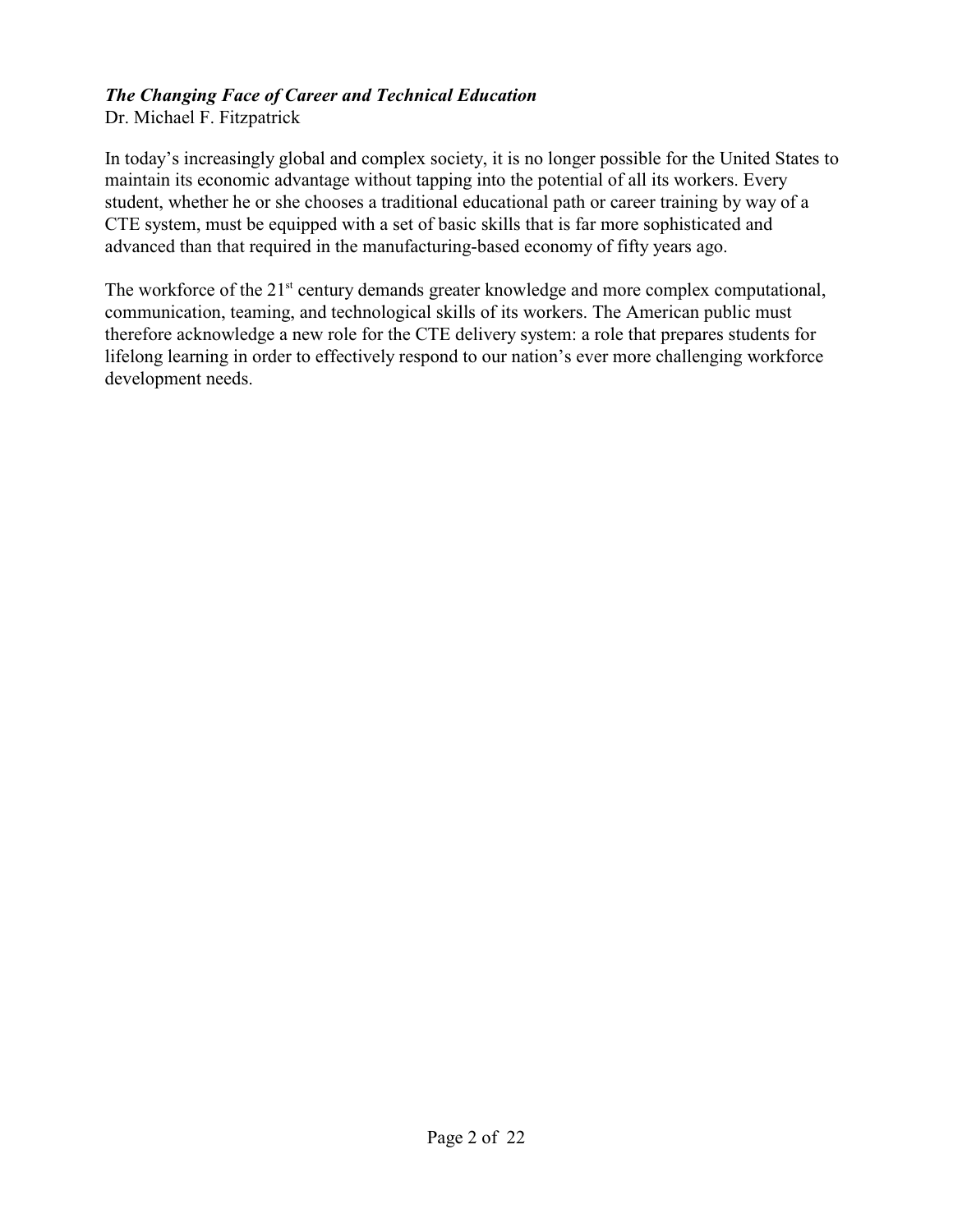Dr. Michael F. Fitzpatrick

#### **An Evolution with Multiple Roots and Branches**

With the onset of the industrial revolution in the early 19<sup>th</sup> century, the United States and other developed countries shifted away from an agricultural economy where the focus was on manual labor. At that time, most young people were required to help out on the family farm and few received an education beyond literacy and computational basics. The curriculum that most traditional high schools follow today has its roots in the  $19<sup>th</sup>$  century when two kinds of knowledge were clearly distinguished from each other. Practical knowledge helped people make a living and contribute productively to the community; while theoretical knowledge, like the study of poetry, philosophy, and religion, was reserved for the elite upper classes. The vast majority were trained to service the rapidly growing industrial and manufacturing economies and were taught the basic skills needed to do so. Creativity was often squelched in the average person in favor of the useful knowledge that put food on the table.

The Smith-Hughes Act of 1917 is widely recognized as the decisive piece of federal legislation which created vocational technical education. This law provided federal funds to support the teaching of agriculture, the trades, home economics, and industries. It created a Federal Board for Vocational Education to consist of the Secretary of Agriculture, the Secretary of Commerce, the Secretary of Labor, the United States Commissioner of Education, and three citizens appointed by the President. The three citizens were to be representatives of manufacturing and commercial interests, agricultural interests, and labor. The language of the Act made it clear that the controlling purpose of vocational education at that time was to produce workers that were "fit for useful employment." The composition of the Federal Board also evidenced the close connection between the new educational format that was being introduced and economic influences impacting our nation's prosperity at that time.

The Smith-Hughes Act and the Wagner Act of 1935, which protected workers' right to unionization, responded to a manufacturing-driven economy. The intention of vocational technical education was to train students to do repeatable tasks with dexterity in an environment where little judgment was required. At the time, about 20% of students were considered to be college-bound, 20% of students were destined for vocational technical training, and the remaining 60% were thought to just need a general education.<sup>1</sup> The high school diploma became the entry-level credential for an industrial-age factory job, although the availability of well-paying manufacturing jobs paved the way for even high school dropouts to achieve a middle-class lifestyle.

In the early vintage of assembly line vocational technical education, it was fashionable to offer students academic basics and a blend of trade psychomotor activity and related theory. Although the intent of Smith-Hughes was clearly focused on meeting overriding national workforce needs rather than the educational needs of a few, the vocational technical setting offered an opportunity

<sup>&</sup>lt;sup>1</sup> Cynthia G. Brown, et al., Report of A National Task Force on Public Education, *Getting Smarter, Becoming Fairer: A Progressive Education Agenda for a Stronger Nation*, (Washington, DC, 2005), 15.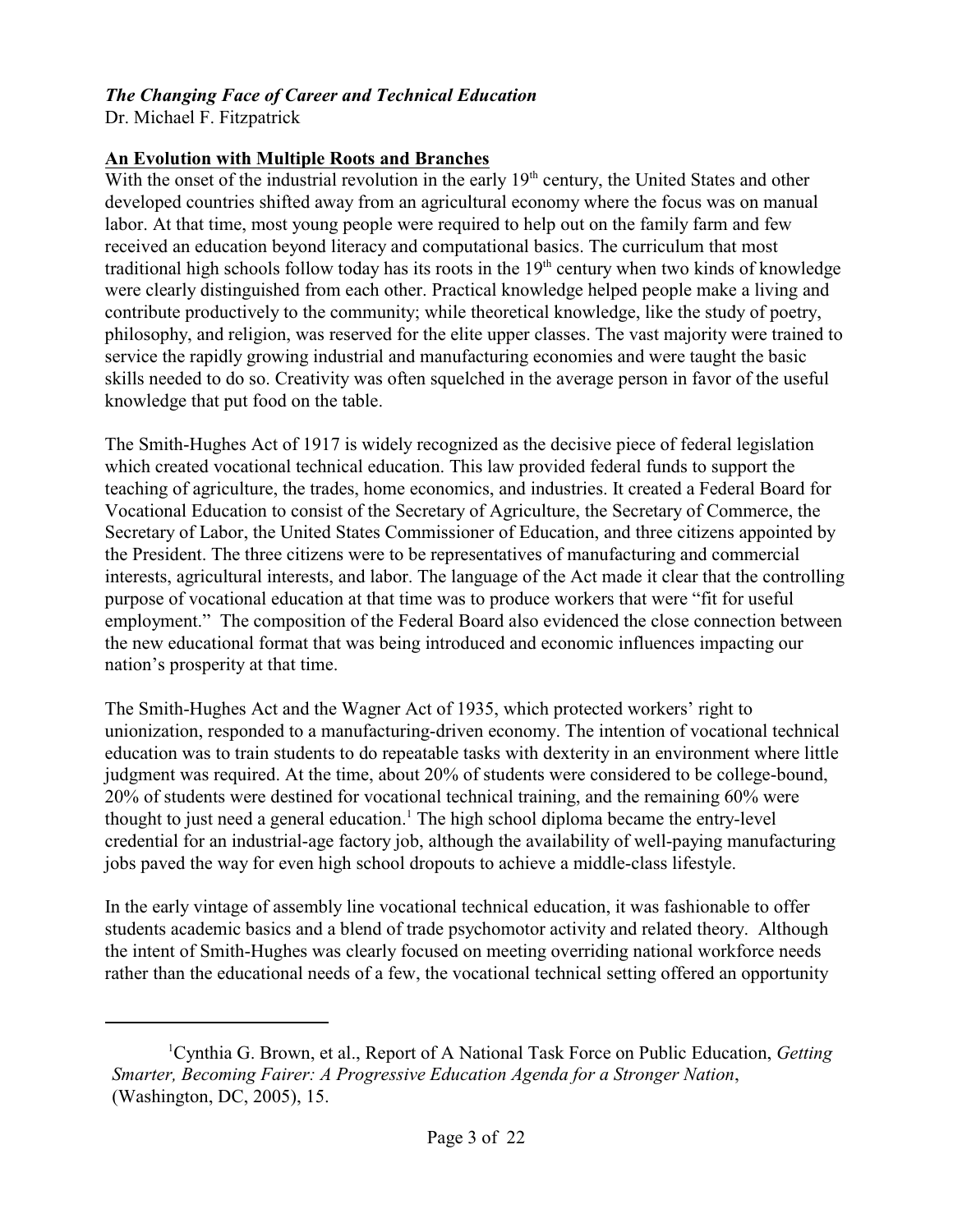Dr. Michael F. Fitzpatrick

for those with manual dexterity to thrive. Eventually it was seen as a second chance for students who had struggled in the traditional classroom or who were deemed better suited to hands-on learning. The vocational technical school of the mid-1900s would allow so-called "behaviorallychallenged students" to become wage earners and to escape the rigors of a "traditional" education. By shifting the educational responsibility of those students to the vocational technical delivery system, the non-vocational technical local educational agency (LEA) had a convenient and potentially justifiable referral.

Ironically, if the sending system could not transfer the educational responsibility to the technical partner, the most common alternative for the academically challenged was the local "general track" program.

Eventually, the general track found itself with a bulging enrollment, declining relevance, and educational pundits clamoring for its demise. With image issues and empty seats, the vocational technical network was ill-prepared to challenge the status quo, and thus the stereotype of CTE as a lower echelon educational option evolved.

Pulitzer Prize-winning novelist Frank McCourt describes his experiences as a teacher in the vocational technical high schools of New York City in his new book, *Teacher Man*. He introduces the subject with his own observations dating back to 1958 when he first began teaching, saying, "Vocational schools were seen by many as dumping grounds for students ill-equipped for academic high schools. That was snobbery. It didn't matter to the public that thousands of young people wanted to be auto mechanics, beauticians, machinists, electricians, plumbers, carpenters."<sup>2</sup>

This view point should not be misconstrued to suggest that qualified and capable candidates were absent from the sending pool. Unfortunately, the more talented admissions had to overcome additional obstacles. Teachers, coaches, guidance counselors, and peers exerted pressure on successful students to remain within the traditional sending system. Nonetheless, alumni rolls of vocational technical schools across the country are filled with success stories of both adolescent late bloomers and career-minded youth with extraordinary talent who flourished in the CTE system.

The number of vocational technical systems across the country grew in response to the educational demands of the post-World War II baby boom. Vocational technical instructors, armed with experience, knowledge, and expertise in their respective trades, dominated the vocational technical delivery system setting and their academic counterparts often assumed a merely ancillary role. By the 1970s, however, information, technology, and knowledge propelled a new economy which began to replace the manufacturing-driven economy. The focus of vocational technical education was forced to change with the times, and that change was accompanied by a gradual transition in terminology from 'vocational technical' to 'career and technical.'

<sup>&</sup>lt;sup>2</sup> Frank McCourt, *Teacher Man* (New York: Scribner, 2005), 13-14.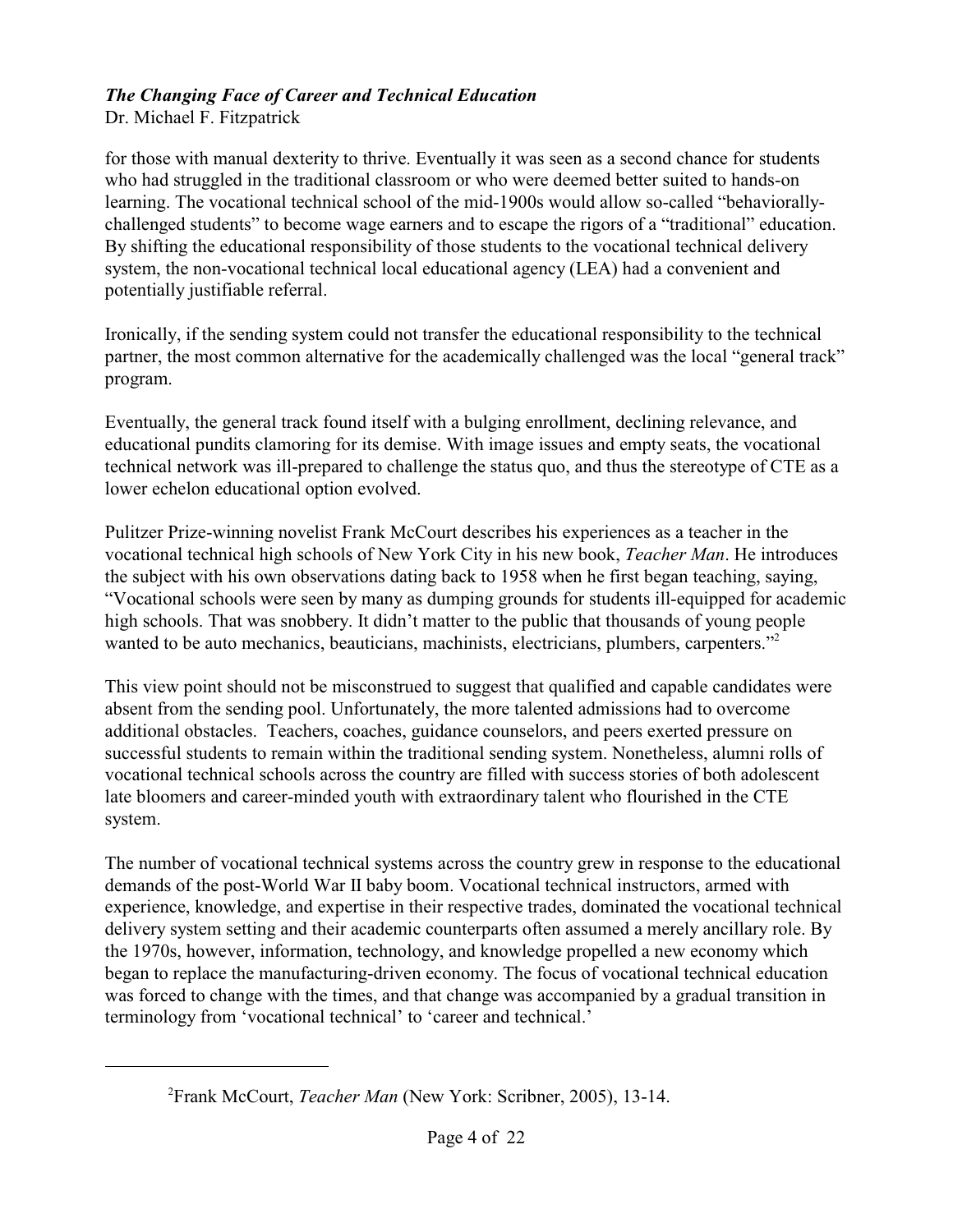Dr. Michael F. Fitzpatrick

The works and impact of  $20<sup>th</sup>$  century management gurus heralded a new perspective on business and industry in a fast-paced global economy. They defined "knowledge workers" decades before the trend was widely accepted; advanced management philosophies which sought continuous improvement in performance of processes, products, and services; and recognized the need for discernment and judgment capabilities in all workers. The combined impact of Peter Drucker, Edward Demming, and Peter Senge, along with a myriad of continuous quality improvement (CQI) and quality assurance (QA) approaches which have made inroads among the world's predominant businesses and industries, have made it impossible to ignore the changing role of education in the global workplace.

As testimony to the federal government's understanding of the changing economic landscape at that time, the Carl D. Perkins Vocational and Technical Education Act was originally authorized by federal legislation in 1984 and re-authorized in October of 1998 as Perkins III. The purpose of this legislation was to provide individuals with the academic and technical skills needed to succeed in a knowledge- and skills-based economy. Unlike the language of the Smith-Hughes Act, which indicated clearly that "such education shall be of less than college grade," the language of Perkins III stipulates support for career and technical education that prepares its students both for postsecondary education and the careers of their choice.

The legislative intent of Perkins III offers a glimpse into the new vision for CTE in the  $21<sup>st</sup>$  century. The Act envisions that students will achieve challenging academic and vocational standards, be prepared for post-secondary education and further learning, and attain the skills needed to pursue high-skill, high-wage careers, not just entry-level jobs. Current Perkins law allows for more state and local flexibility and raises expectations for CTE students by holding them to the same high academic standards as all other students. States and localities have accepted the new accountability requirements of the 1998 Perkins law, along with the mandates of the No Child Left Behind Act of 2002, and are working to develop effective methods to improve programs and measure student progress and success. Federal resources made available through Perkins now help ensure that CTE programs are academically rigorous and up-to-date with the needs of business and industry. The federal contribution to CTE, which risks lack of funding in the FY07 budget, supports innovation and expands access to quality programs.

According to the official position of the United States Department of Education, as found on the Office of Vocational and Adult Education website, federal involvement today administers, coordinates, and recommends policy for improving quality and excellence of programs which prepare students for post-secondary education and careers through strong high school programs and career and technical education.<sup>3</sup> Specific strategies ensure that students achieve challenging vocational and technical skill standards, improve and expand the use of technology, involve parents and employers, and provide quality professional development. Thus, on the federal level,

<sup>&</sup>lt;sup>3</sup>U. S. Department of Education, Office of Vocational and Adult Education <http://www.ed.gov/print/about/offices/list/ovae/index.html> (3/23/2006).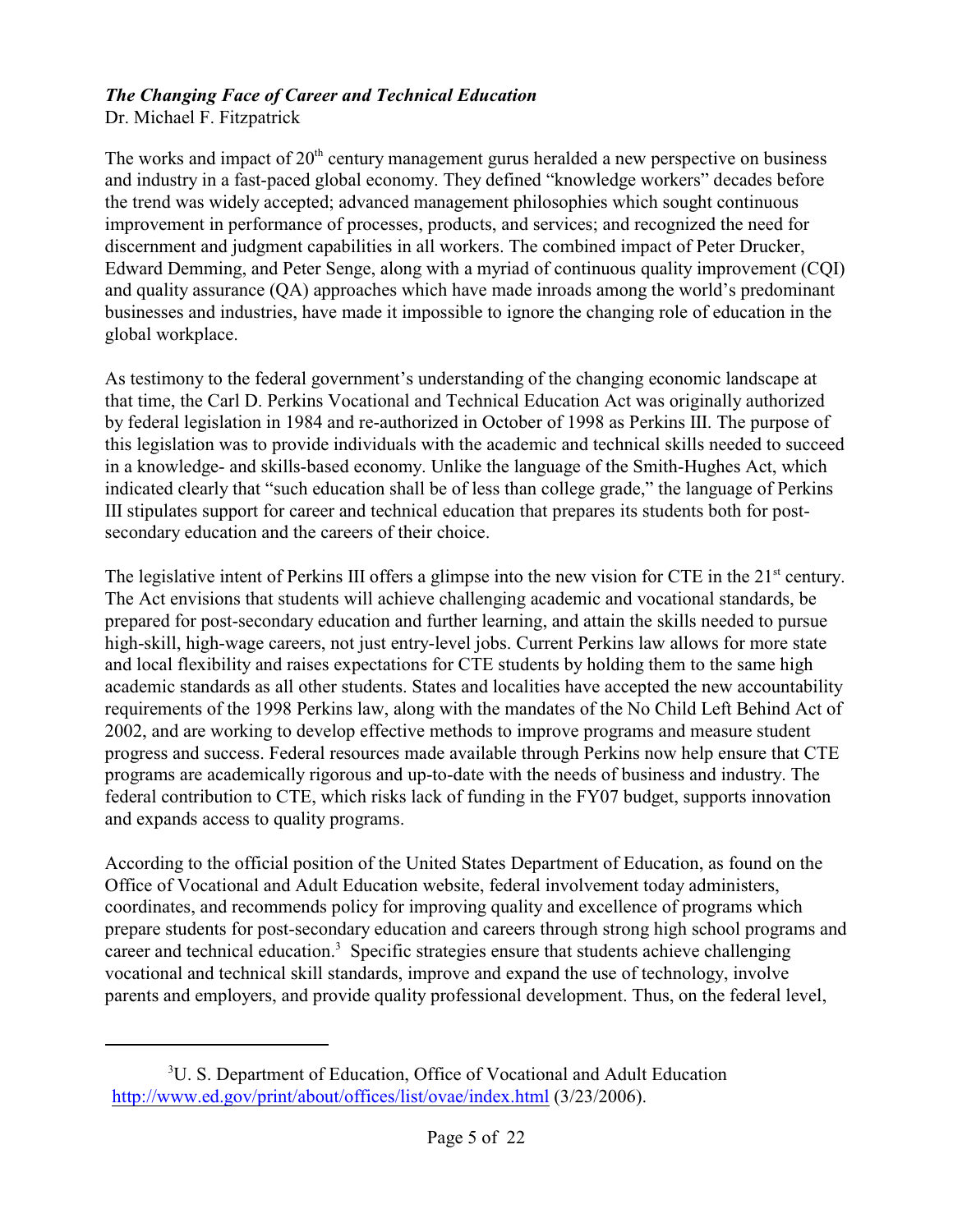Dr. Michael F. Fitzpatrick

the focus on CTE is on ensuring that students are well-prepared for further education, including four-year post-secondary institutions and beyond when appropriate, as well as being prepared for life-long learning and satisfying careers.

The vocational technical learning environment of today is clearly no longer the culminating educational experience that was the trade school of the manufacturing economy. The skill set required of employees in the  $21<sup>st</sup>$  century is leaps and bounds over the old. The CTE delivery system, along with all educational delivery systems serving America's youth, have been challenged to move in a new and significantly different direction.

#### **The Call for Nationwide Educational Reform**

The call for change in our nation's public education system is widespread, with education reform in the forefront of state and federal legislation during recent years. Local newspaper editorials, letters to the editor, and feature sections repeat the resounding call for revamping our schools to better meet the needs of the new global economy. In Massachusetts, charter schools have created competition in public education, challenged the status quo, banished complacency from the educational mind-set, and caused parents and students alike to more closely evaluate the variety of educational pathways available to them.

With business and industry clamoring for a more insightful and technologically astute workforce, national and regional think-tanks have conducted surveys, held forums, and written reports which substantiate that the information-age economy requires that most students have a college education or post-secondary occupational credential.

*Getting Smarter, Becoming Fairer: A Progressive Education Agenda for a Stronger Nation* is the report of a National Task Force on Public Education, a joint initiative of the Center for American Progress and the Institute for America's Future. In their analysis of the globalization and competitiveness which now challenges the effectiveness of public education in our nation, the authors of this report note, "The United States now finds itself in an increasingly competitive global economy. The European Union and Japan today are formidable advanced industrial competitors. Developing countries like China and India offer the world economy workers of increased education and sophistication at far lower costs than the United States can match. Global competition is growing ever more intense ..." <sup>4</sup>

This report, which is extensively researched and carefully documented, echoes the warnings of "A Nation At Risk," the 1983 call for radical improvement in the nation's schools. Arizona Gov. Janet Napolitano, one of the three co-chairs of the task force, noted that, when that earlier report came out, China and India were not what they are now - emerging economic powerhouses whose rapid

<sup>&</sup>lt;sup>4</sup>Brown, et al., "Executive Summary," iii.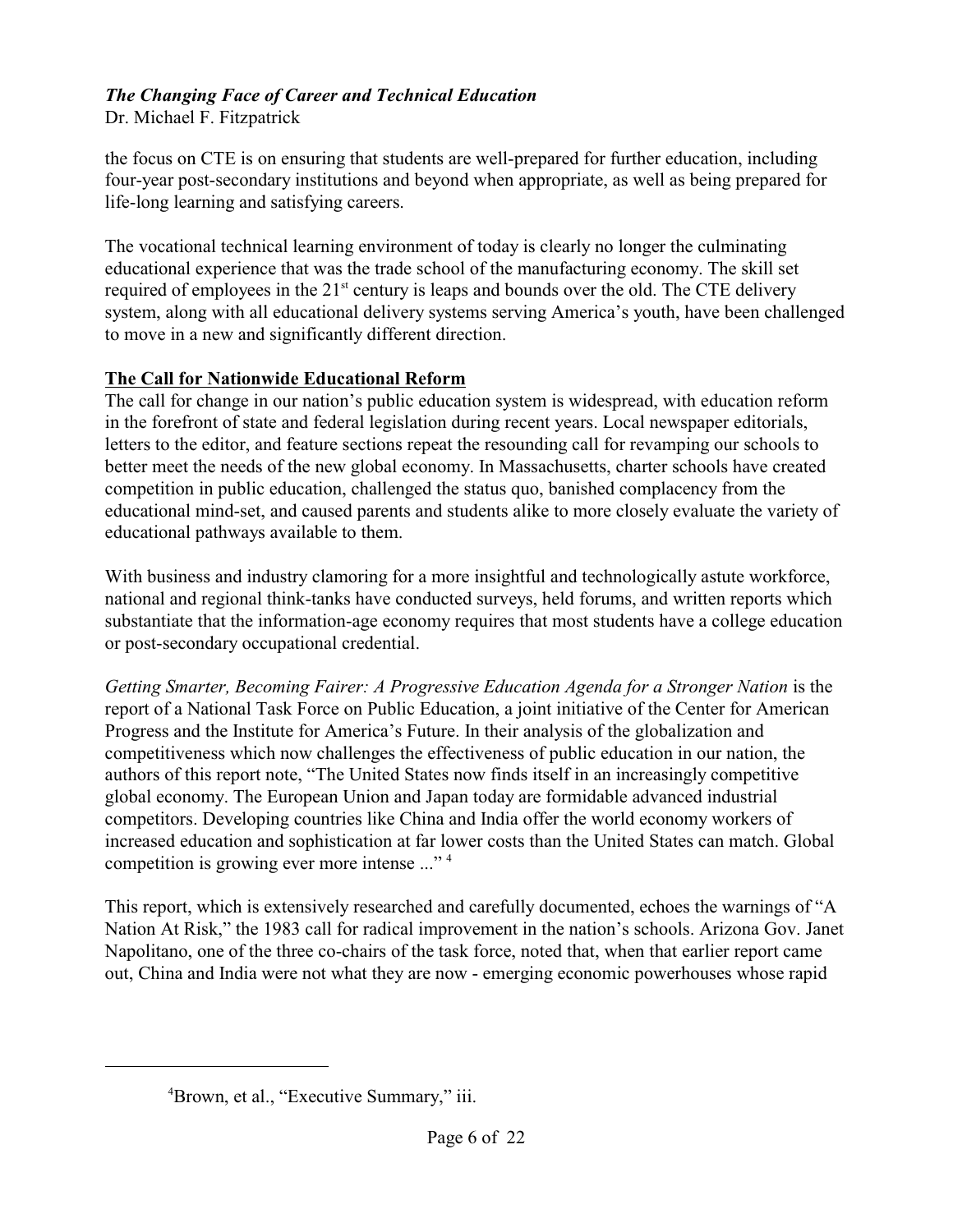Dr. Michael F. Fitzpatrick

education strides pose a challenge to the prosperity of all Americans.<sup>5</sup> Other nations have recognized the need for making education more relevant to the new economy and have already initiated widespread reform. For example, the United Kingdom is introducing 8 a.m. to 6 p.m. school days and mandatory education up to age 18, combined with a huge investment in vocational training. The report states that today, "the United States economy, which supports and sustains our democracy, is under persistent and unremitting pressure from places that are eagerly developing their human capital in order to become more productive, to transform their societies, and to compete on the world stage."

The Task Force findings further conclude that education in America "must be modernized for all students. If we don't make simultaneous, even radical changes, the American education system will end up with inadequate results for most students, even for those from advantaged groups ... We must prepare students for the  $21<sup>st</sup>$  century, a time in which the basic skills and credentials necessary to hold a middle-income job are much different than they were 50 years ago. Excellent education today requires that every student be prepared to succeed in post-secondary education or technical training, as all students now require some level of education beyond high school."

The ability to digitally transmit massive amounts of information to faraway places has led companies to send jobs overseas in such high tech areas as architecture, computer software, medical services, and engineering. The Task Force report further suggests that "we can no longer dismiss these trends as simply the result of large populations working for low wages or isolated nations opening heretofore inaccessible markets. The jobs being outsourced ... are no longer limited to low-skill, low-wage professions, but now also include sizeable numbers of jobs requiring significant skills and education, such as those in the engineering, information technology, and healthcare fields."<sup>6</sup>

The National Task Force is not alone in its understanding of the relationship between our national economic prosperity and the advancement of human capital. David Heenan, in his new book *Flight Capital*, warns of the danger of losing foreign-born talent to their home countries, noting that the next global war will be fought over human capital. Decrying the exodus of many inventive and ambitious immigrants who have returned to improved economies in their homelands, he worries that many Americans are unprepared for space age work and notes that the 2004 American Diploma Project found that 60 percent of employers rated the proficiencies of graduates of United States high schools as only "fair" or "poor."<sup>7</sup>

 ${}^6$ Brown, et al., 9-13.

<sup>&</sup>lt;sup>5</sup>David Broder, "Nation's education reforms must surpass present test law," *Sunday Republican,* (August 28, 2005), C4.

David Heenan, *Flight Capital*, (Davies-Black, 2005), as excerpted in *Training* <sup>7</sup> *Magazine*, (October 2005), 31-37.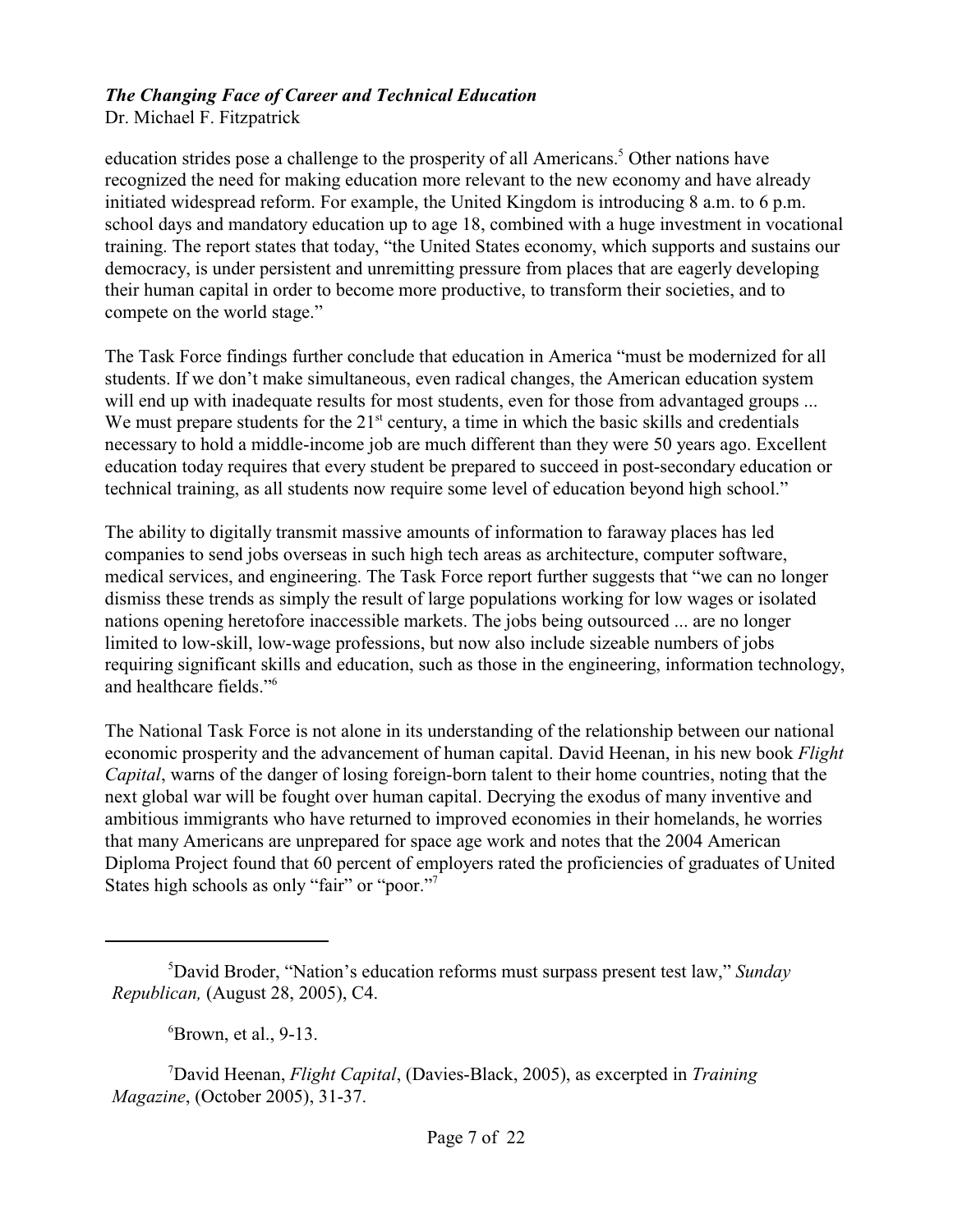Dr. Michael F. Fitzpatrick

Similarly, a report commissioned by the National Association of Secondary School Principals and KnowledgeWorks Foundation notes that international comparisons have brought increased attention to the lack of academic adequacy of American high school students contrasted against those of other countries. $8<sup>8</sup>$ 

In further testimony to the connectivity of economic and educational interests, the November 2005 edition of *Phi Delta Kappan*, the professional journal of educators, included a special focus on education in a global era. It incorporated editorial comments about how questions of economic competitiveness crop up whenever international questions relative to education are raised.<sup>9</sup> In that same edition, guest editors Vivien Stewart and Sharon Lynn Kagan stress the importance of creativity and problem solving in a knowledge-intensive, high-tech, global environment. They note that creativity and problem-solving abilities of American students are seen as great strengths of America's culture and its comprehensive education system and they express optimism about new commitments and new approaches for renewal of our schools.<sup>10</sup>

In a nationally syndicated column, *Washington Post* columnist David Broder also recently called upon the nation's leaders to work together to formulate a coordinated and sustained attack aimed at assuring this country's competitive position in the new global economy by keeping the United States in the forefront of innovation and technology. He cites a series of reports from business, academic, and government groups, including a blue-ribbon panel of the National Academy of Sciences, which note warning signs that America's current healthy economy conceals significant long-term threats to our prosperity.

Broder points out that these reports all come to similar conclusions: that there has been a decline in American inventiveness and in the cultivation of the kind of brainpower that keeps a nation competitive. He notes that Asia and Europe are graduating many more engineering and science majors than the US and the gap is growing. According to Broder, almost half of all U. S. patents now go to foreign-born inventors and foreign-owned companies; and U. S. high school students test poorly in math and science compared to those of our major trading partners.<sup>11</sup> Between 1980 and 2000, American job openings in science and engineering grew at an average annual rate of

Bruce M. Smith, "The Editor's Page: Questions and More Questions," *Phi Delta* <sup>9</sup> *Kappan*, (November 2005), 178.

<sup>10</sup>Vivien Stewart and Sharon Lynn Kagan, "A New World View: Education in a Global Era," *Phi Delta Kappan*, (November 2005), 241-245.

<sup>11</sup>David Broder, "Math and Science Test for Bush," *The Washington Post*, (December 18, 2005), B07

Monica Martinez, *Advancing High School Reform in the States: Policies and Programs*, 8 National Association of Secondary School Principals, (VA, 2005), 2.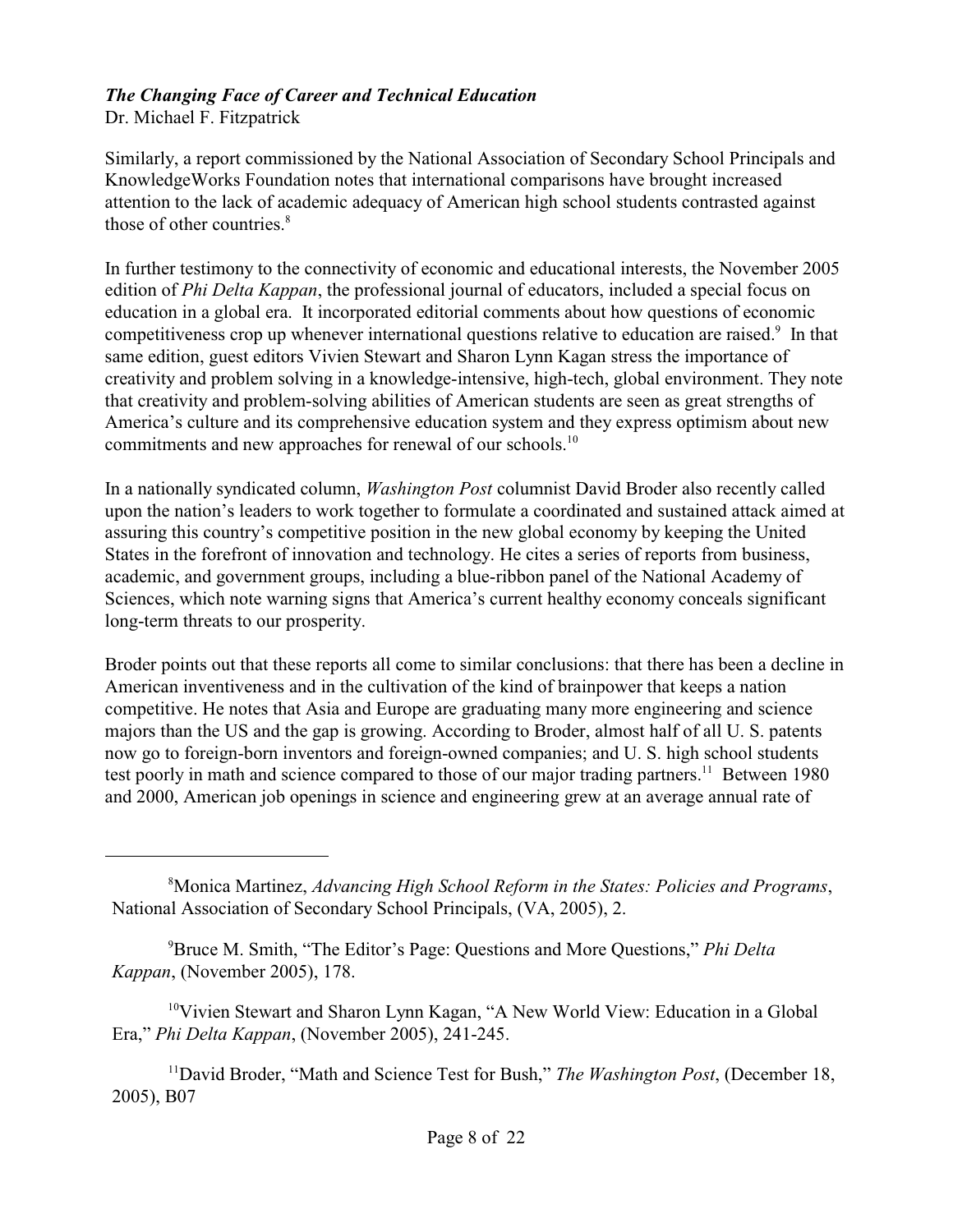Dr. Michael F. Fitzpatrick

4.9%, compared to the 1.1% growth rate in the entire labor force for the same time period. Within that same time frame, jobs in mathematics and computer science exploded by  $623\%$ <sup>12</sup>

A more regional view, but just as compelling, is put forth in a special section of a Massachusetts newspaper which featured a number of arguments for reinventing high school and detailed how the global economy requires much more sophisticated skills of workers. Local columnist Paul Andrew notes that, when Ronald Reagan took office in 1980, less than ten percent of the world's manufacturing exports came from developing countries. Items that were labeled "Made in Taiwan" were generally considered to be of lower quality and lower cost than those "Made in the USA." Now a third of manufacturing exports originate in developing countries and China, India, and the rest of Asia represent a third of global trade. These countries are no longer considered the mass producers of inferior, cheap goods, but full-fledged competitors, leading in the new knowledge economy. Andrew asserts that this far-reaching economic transformation must cause educators to challenge the old assumptions that were once appropriate. We must equip future generations of Americans not just to survive in this new world, but to innovate, succeed, and prosper as global villagers. Andrew stresses the need for policymakers, parents, and communities to embrace and enact innovative approaches in public schools. He notes that innovation requires vision. It requires that labor unions, businesses, parents, education leaders, and politicians grasp the immense opportunity afforded to us to create a workforce and an economy that will succeed and prosper.<sup>13</sup>

According to a 2005 Accenture survey, attracting top notch talent is one of the greatest concerns of business executives. Accenture's global survey of 425 high-ranking executives sought to identify and prioritize the issues of most significant concern to senior managers in the United States, Europe, and Asia. One of those top executives, Microsoft founder Bill Gates, has joined the swelling ranks of industrial giants offering personal testimony about the difficulty of recruiting workers with math, science, and engineering skills. Gates has delivered many speeches and written a number of editorial pieces in which he asserts that America's high schools are obsolete. He states that, even when they are working exactly as designed, they cannot teach our kids what they need to know today. "Training the workforce of tomorrow with the high schools of today is like trying to teach kids about today's computers on a 50-year-old mainframe. It's the wrong tool for the times." $^{14}$ 

 $12$ Brown, et al., 29.

<sup>13</sup>Paul Andrew, "Reinventing High School: Global economy demands U.S. scrap the old model," *The Daily News - MetroWest Agenda*, (October 2005), 19-20.

<sup>14</sup>Bill Gates, "American High Schools Aren't Getting the Job Done," *The Daily News -MetroWest Agenda*, (October 2005), 22-23. *This speech was delivered by Bill Gates to the 2005 National Education Summit on High Schools, held by the National Governors Association and Achieve, Inc. and has been reprinted in a number of forums.*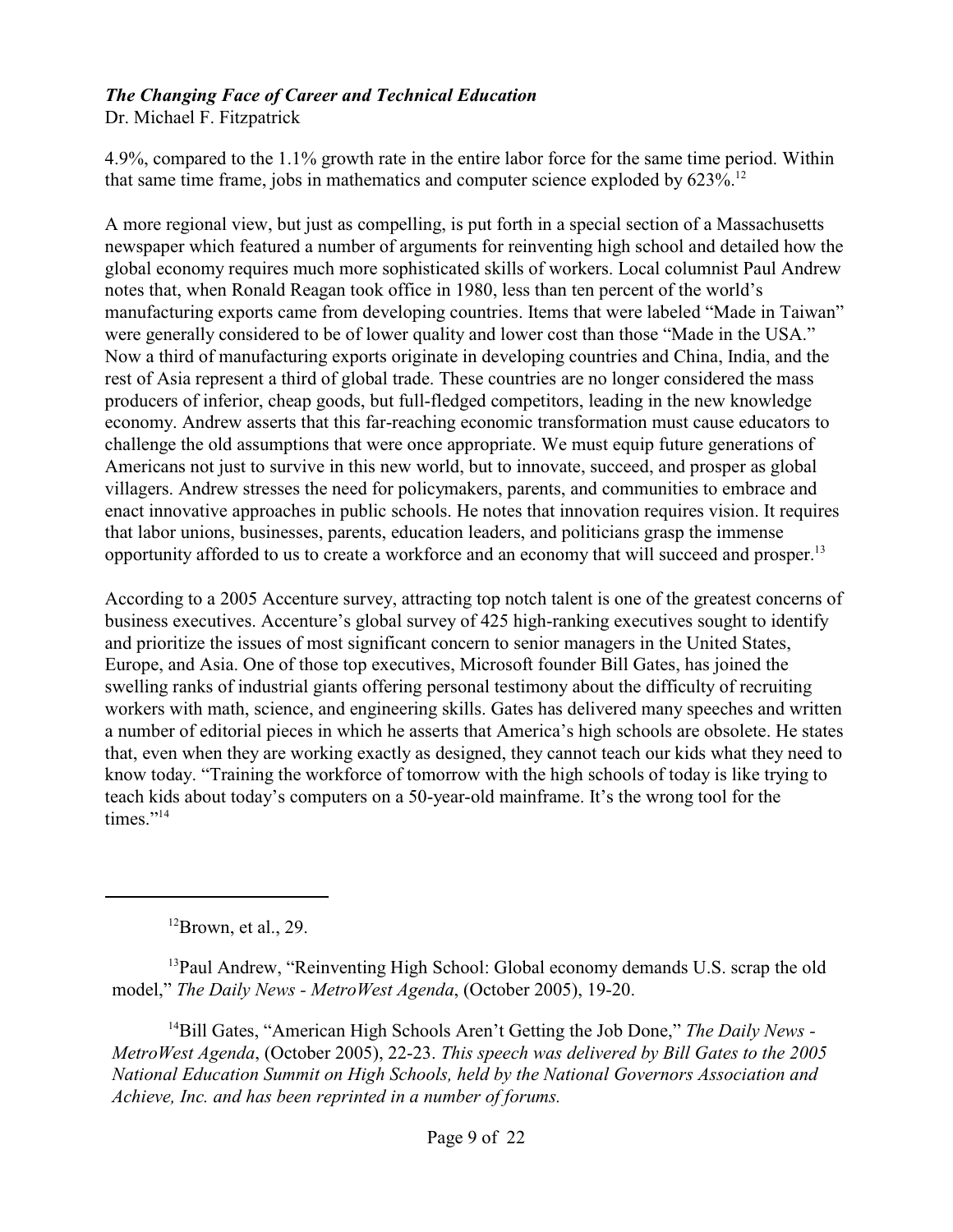Dr. Michael F. Fitzpatrick

Gates goes on to say that high schools were designed 50 years ago to meet the needs of another age. They must be redesigned to meet the needs of the  $21<sup>st</sup>$  century and should be designed to prepare every student for college. A convincing case can be made that this applies equally to CTE. Indeed, when one considers the historical precedent that the mission of vocational technical education is to fit its students for gainful employment, it would appear to apply to career and technical schools most particularly.

#### **Implications for Career and Technical Education Today**

The National Assessment of Vocational Education was charged by Congress with evaluating the status of vocational education and the impact of Perkins III. In the executive summary of the NAVE Final Report to Congress, it was noted that "in an era in which strong skills and life-long learning are rewarded, the nature and impact of student experiences in vocational education could have important implications for the nation's workforce and America's place in the global economy."<sup>15</sup>

While there are many viewpoints on how to meet the challenges it presents, there is little disagreement on what defines this new global era. All concur that the age in which we now find ourselves can best be described in terms of diversity and complexity. With a more diverse population and commerce that easily crosses national and continental divides, gainful employment today requires teaming, communication, and technological skills like never before. At a time when new information, communication, and media technologies connect people, ideas, and data across the world simultaneously, workers must function effectively in international contexts and the ability to function in cross-cultural situations has become a critical part of the  $21<sup>st</sup>$  century skill set. With global competition, the demand for skills equivalent with menial tasks is at an all-time low. The American workforce has to become more sophisticated if it is to maintain its competitive edge and public education in America must find a way to attain that higher level of sophistication.

A study conducted by TNS, a market information group, and the Conference Board, a business consulting firm, reported that by 2012 the American workforce will be considerably more diverse in terms of workers' ages and ethnic backgrounds. Middle managers will need to sharpen their skills or risk having their jobs become obsolete. The study predicted that much of the nation's middle management simply won't have the skills needed to grow with their companies while staying competitive. "Changing demographics combined with the changing needs of American business will create two substantial tests for employers: finding ways to attract, retain, and motivate high-quality employees regardless of age, ethnicity, gender, or occupation," the study noted, and developing "workforce management practices that balance the corporate bottom line with the needs and expectations of a diverse, global workforce."<sup>16</sup>

<sup>&</sup>lt;sup>15</sup>National Assessment of Vocational Education, "Final Report to Congress," (Washington, DC, 2004), 1.

<sup>&</sup>lt;sup>16</sup>Nathan Hurst, "A changing workforce will put skills to test," *Boston Sunday Globe* (9/25/05), G2.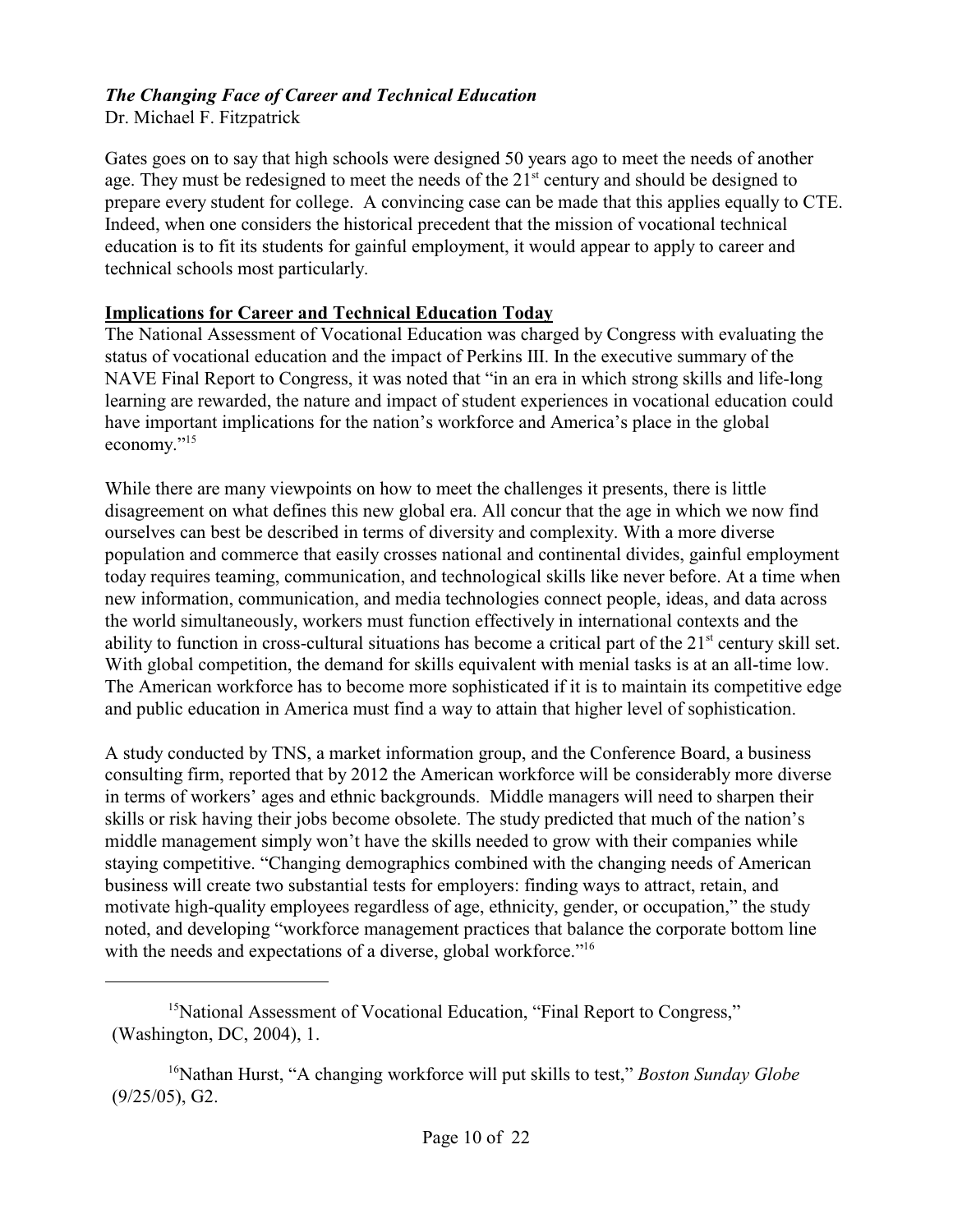Dr. Michael F. Fitzpatrick

In August, 2005, Zorica Pantic-Tanner became the first female engineer to lead a U. S. technology institute as she assumed the role of president of Wentworth Institute of Technology in Boston. In an interview with the *Boston Globe*, she was asked what technology-based companies are looking for in graduates. Her response was that they are looking for people with a strong background in theory and who have skills that can be implemented right away. "But they are also looking beyond that to someone who can pursue lifelong learning because technology changes so quickly. They need people who can reinvent themselves and think globally because that's the direction the economy is going."<sup>17</sup>

What are the implications for CTE in this vibrant and energetic ongoing conversation about the role of education in this new global economy?

The National Task Force report, which covers public education from early childhood to postsecondary, touches upon the necessity to include changes in vocational technical delivery in its recommendation for radical high school redesign. The report affirms that high schools must prepare every student for the challenges of post-secondary education by ensuring that all students complete a rigorous, four-year course of study in high school. "This will benefit not only those who pursue college, but also those who choose vocational routes, which today demand increasingly high levels of skills. For example, tool and die makers must complete a multi-year apprenticeship or post-secondary training program; to enter one of these programs, students must have completed algebra, geometry, trigonometry, and basic statistics."<sup>18</sup>

The report goes on to say that, while not all students will opt to enroll in higher education directly after high school, most will ultimately conclude that some degree of college-level education is the key to a better life for themselves and their families. Public education, including CTE, must therefore guarantee that students who enlist in the armed services or pursue immediate employment are equipped with the academic preparation that will allow them to re-enter the educational setting at some later date.

Successful companies attribute a large part of their success to an endless drive for excellence, quality, and the highest standards of customer service. CTE systems need to blend the best of the private sector into successful public sector enterprises with the future workforce as their diverse customer base. Vocational technical training must focus on providing college, business, and industry with candidates who are capable of meeting today's demands and tomorrow's challenges. It must encourage learning activities and student research projects which include the geographical, economical, cultural, social, and other considerations of a global economy; and it must provide maximum opportunities for future advancement for all students. This includes the expectation that each student will be prepared to qualify for post-secondary education.

<sup>&</sup>lt;sup>17</sup>Peter Schworm, "Wentworth president to engineer changes,"*Boston Sunday Globe* (8/28/05), E20.

 $18$ Brown, et al., 33.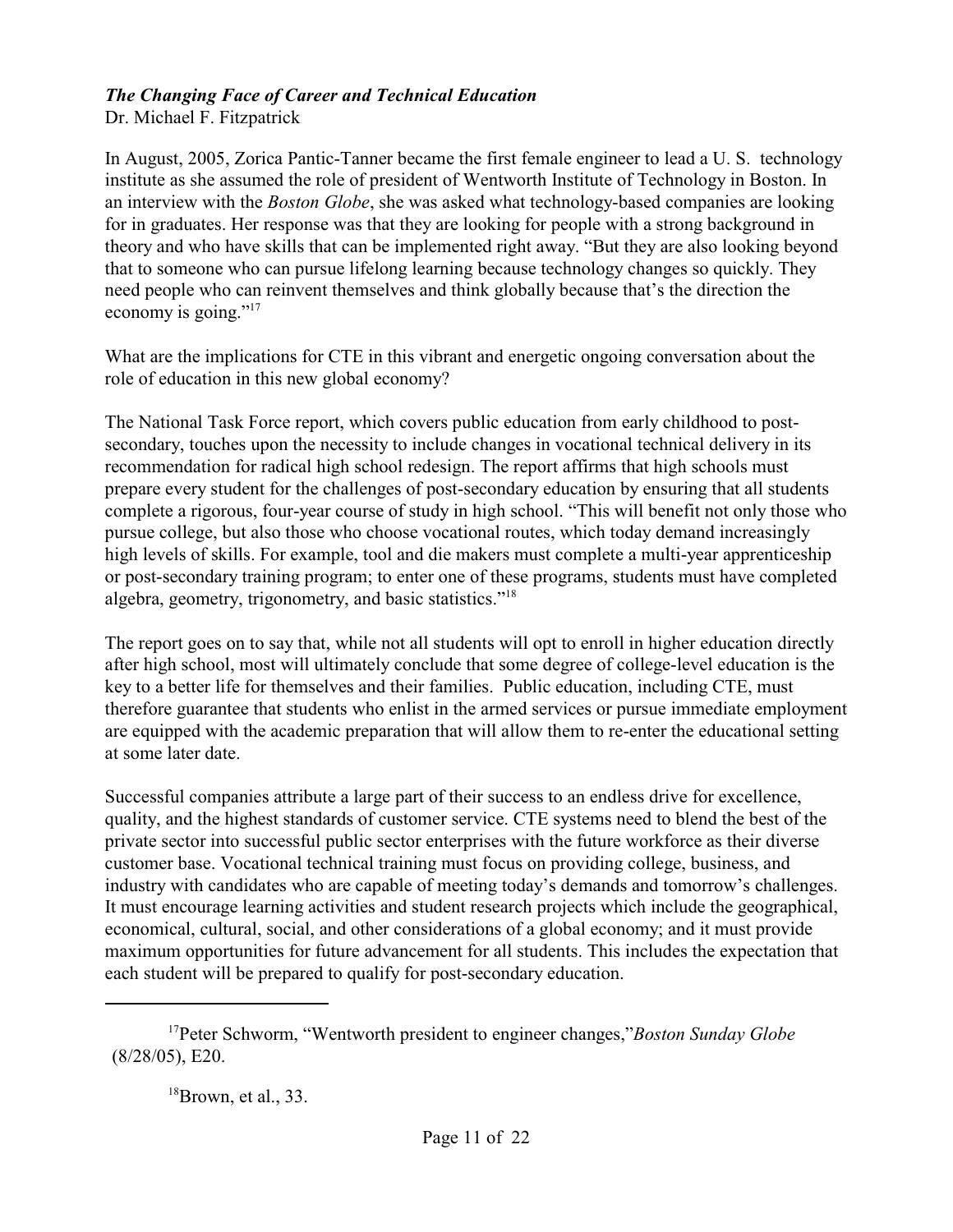Dr. Michael F. Fitzpatrick

The NAVE report confirms that over the last decade of academic reforms, CTE students have increased their academic course taking and achievement, making them better prepared for both college and careers than were their peers in the past. In fact, the National Assessment of Educational Progress (NAEP)  $12<sup>th</sup>$ -grade test scores of CTE students increased by 8 scale points in reading and 11 scale points in math from 1990 to 2000, while scores of non CTE students increased by only 4 points in reading and experienced no increase in math during that same time frame.<sup>19</sup>

The State of California recently poured an additional \$20 million into its vocational education program, recognizing the potential of CTE and calling for improved CTE as a timely response to some significant challenges facing California schools. *IQ: Irvine Quarterly*, the online publication of the James Irvine Foundation of California, has been watching a rising drop-out rate among the state's ever more diverse student population. *IQ* reports that educational reformers in that state are calling for a diversity of possible paths to educational success and that CTE promises to do that by linking academic curricula with the working world through work-based learning, internships, job training, and mentorship programs. $20$ 

An article which appeared in the January 2006 edition of *The School Administrator* also focuses on the growing conversation about the role of CTE. Gary Hoachlander, president of MPR Associates, a Berkeley, California-based educational research consulting firm, confirms that his research leads to the conclusion that it is no longer beneficial to treat students bound for college and those pursuing other options after high school differently. Hoachlander asserts that CTE is no longer a second tier educational option. He describes it as more diverse, more compatible with academics, and more conducive to further post-secondary study than most people typically believe. He calls attention to promising new CTE models which aim to prepare students for both college and work, not one or the other; and notes that nurturing comprehensive, challenging programs of academic and technical study to prepare students for a wide range of post-secondary and career options is surely a promising strategy for more effective high school reform.<sup>21</sup>

#### **Setting a New Agenda**

Those of us who work in CTE at the secondary level have long understood the value of using the world of work to engage and motivate students. Trying to make someone learn what he or she doesn't want to learn can be a frustrating endeavor. Unless the subject matter is actually used in real life, the student will very quickly forget what has been taught. Long-lasting learning occurs when a student is interested in the subject matter and can see the connection to his or her future

<sup>&</sup>lt;sup>19</sup>National Assessment of Vocational Education, 6.

<sup>&</sup>lt;sup>204</sup> Not Just College but Career: A New Direction for School Reform," Irvine Quarterly, Vol. 5, Issue 2, Fall 2005.

<sup>&</sup>lt;sup>21</sup>Gary Hoachlander, "Ready for College and Career," *The School Administrator* (January 2006), 38-41.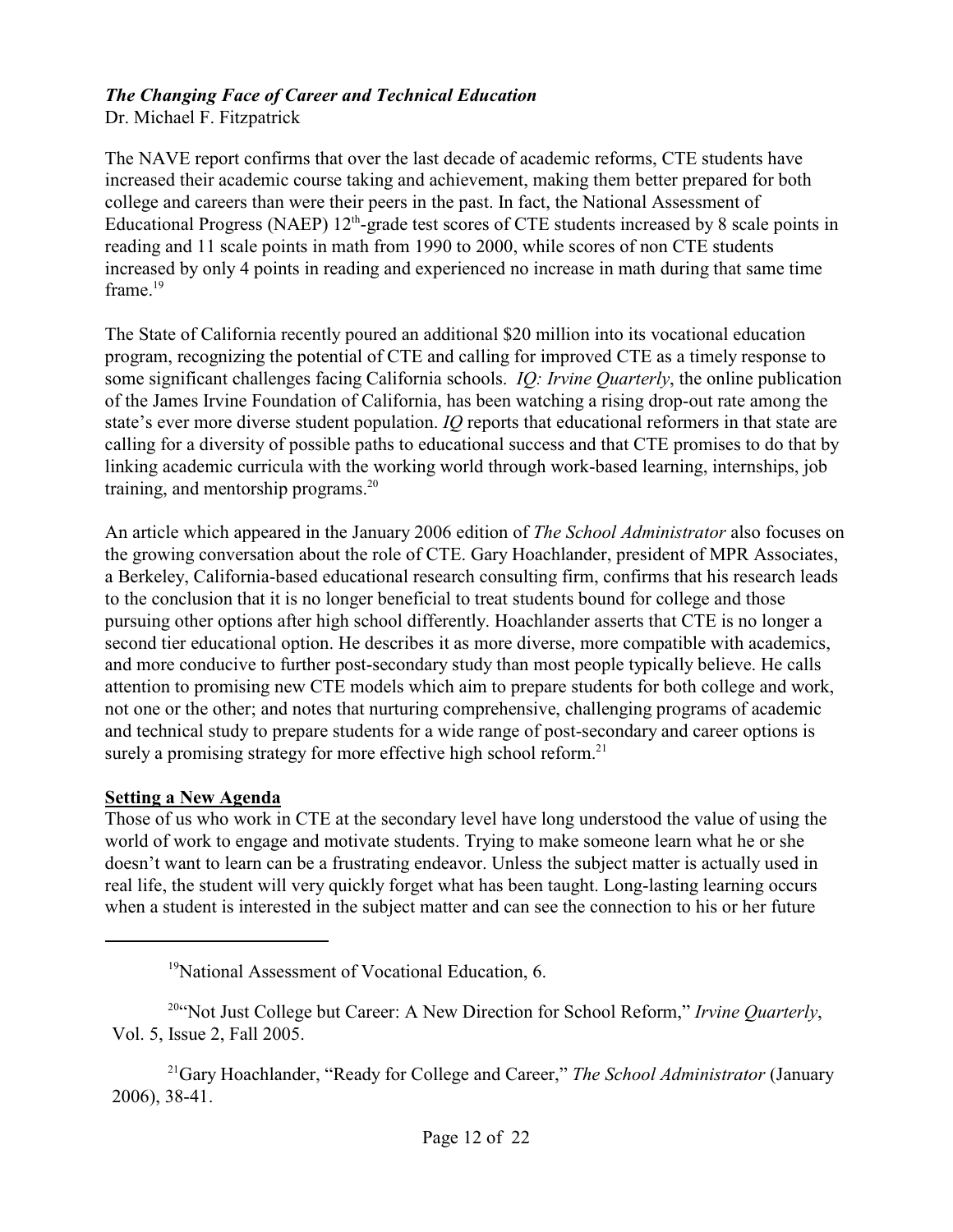Dr. Michael F. Fitzpatrick

life. Vocational technical teaching, which is grounded in preparation for specific careers, serves as a fulcrum between learning and real life work. It is individualized, realistic, and relevant and will appeal to a large and diverse group of high school students.

CTE recognizes that different students learn in different ways. Our students learn by both traditional and non-traditional means; through simulations, one-on-one coaching, in small groups, by imagining, and by the purposeful curiosity of tinkering. In this new mode of CTE, students are engaged and interested as never before, employing their minds and hands to learn and create in new and unlimited ways.

As technology has advanced in rapid-fire progression, vocational technical educators have watched their fields of expertise expand and become more technical and sophisticated. With the higher level of technicality have come more strict standards and credential requirements. Virtually every workplace now establishes quality standards for its employees. Nurses, HVAC technicians, cosmetologists, electricians, airline pilots, accountants, automobile mechanics, lawyers, physicians, and teachers all earn certifications and/or licenses. Some of these credentials are national and some are state-specific, but all require an established level of proficiency and an ability to communicate that proficiency effectively. Therefore, while vocational educators cannot lose sight of their focus on teaching the specific skills required for a particular career path, they must also accept the challenge to provide a more rigorous course of academic preparation which will allow their students to meet the higher standards they will encounter in the workplace.

The new definition of CTE must therefore involve integrating specialized career training and citizenship with challenging academic learning in order to provide the global community with a highly qualified and prepared workforce. A quality CTE system today will combine specialized training using state-of-the-art technology, individualized academic instruction which recognizes diverse learning styles, a competency-based counseling program and personal enrichment initiatives, and a wide variety of self-actualizing and team building extracurricular activities. When these four complementary functions are intertwined and integrated in a safe learning environment, they form a cohesive effort that can help students identify their own gifts and strengths, and which will empower them to develop positive and productive thinking and work habits.

In order to provide the highest caliber of specialized training and maintain its relevance to the ever changing workplace, CTE systems must establish solid partnerships with local business and industry. Schools currently are required to establish and utilize program advisory committees in order to qualify for federal Perkins funding. These committees should not function merely to meet state and federal requirements. They should be seen as ambassadors for CTE and as vibrant and energetic partners with the school in promoting public/private collaboration and cooperation. Program advisors work hand-in-hand with vocational technical teachers to constantly monitor trends in business and industry and suggest curricular modifications and enhancements. These advisors also serve as excellent resources for potential grant funding and student placement opportunities. They can suggest community service projects that will enhance students' learning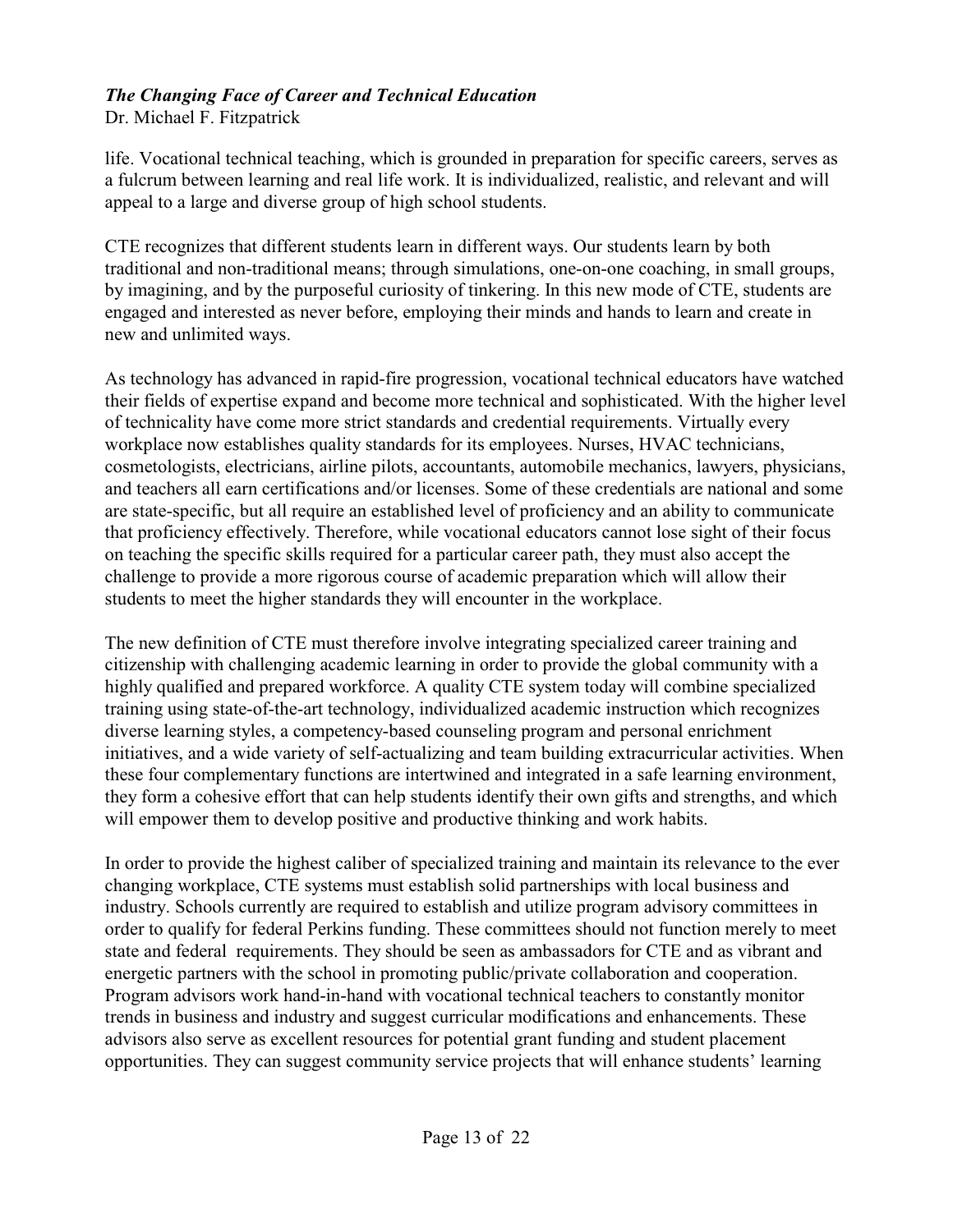Dr. Michael F. Fitzpatrick

experiences and can help secure corporate donations of supplies and equipment to ensure students have access to the latest technology they will encounter in the workplace.

Like industrial workers who have been forced to develop new technical skills to adapt to the knowledge workplace, specialized training in the new CTE must be flexible in its adaptability. Quality technical programs and their competency validated skill sets should be linked and regularly cross referenced with economic prognosticators. Economic indicators need to drive curriculum upgrades and adequate fiscal resources need to be made available if CTE is to respond effectively to the constant improvement mission.

Michael D. Goodman, director of economic and public policy research at the University of Massachusetts Donahue Institute and managing editor of a quarterly journal on the Massachusetts economy produced in collaboration with the Federal Reserve Bank of Boston, notes that recently Massachusetts employers have reported difficulty in obtaining workers with the skills and experience they require. He points out that a Job Vacancy Survey conducted by the Mass. Dept. of Workforce Development reported nearly 72,000 vacant positions during a period in which there were more than  $140,000$  unemployed workers statewide.<sup>22</sup>

Survey results from the latest Massachusetts Job Vacancy Survey, released January 12, 2006, indicate that for the first time in the three years that the survey has been conducted, the number of job vacancies requiring an associate's degree or higher now surpass those requiring a high school or vocational school education. According to the survey, 42% of the positions posted during the quarter required an associate's degree or higher while just 39% required high school or vocational training. A year earlier, 40% of open positions required an associate's degree compared to 44% needing just high school or vocational training.<sup>23</sup>

These findings support Goodman's contention that we need to make sure that future employees achieve the education and skills training they need to be able to thrive in the knowledge economy and that everyone should have better and easier access to quality and affordable higher education as well as lifelong learning opportunities. The school board and the superintendent, as CEO of the educational delivery system, must acknowledge this trend and embrace practices aimed at preparing every student to qualify for higher education.

Letitia Chambers, Executive Director of the New Mexico Higher Education Commission, told the National Task Force on Public Education that, by 2010, 67 percent of jobs will require some form

<sup>&</sup>lt;sup>22</sup>Michael D. Goodman, "Why Massachusetts is losing people," *The Boston Sunday Globe* (10/23/05), E12.

<sup>&</sup>lt;sup>23</sup>Commonwealth of Massachusetts Department of Workforce Development, "Skilled" Workers in Demand in Bay State" press release (1/12/06).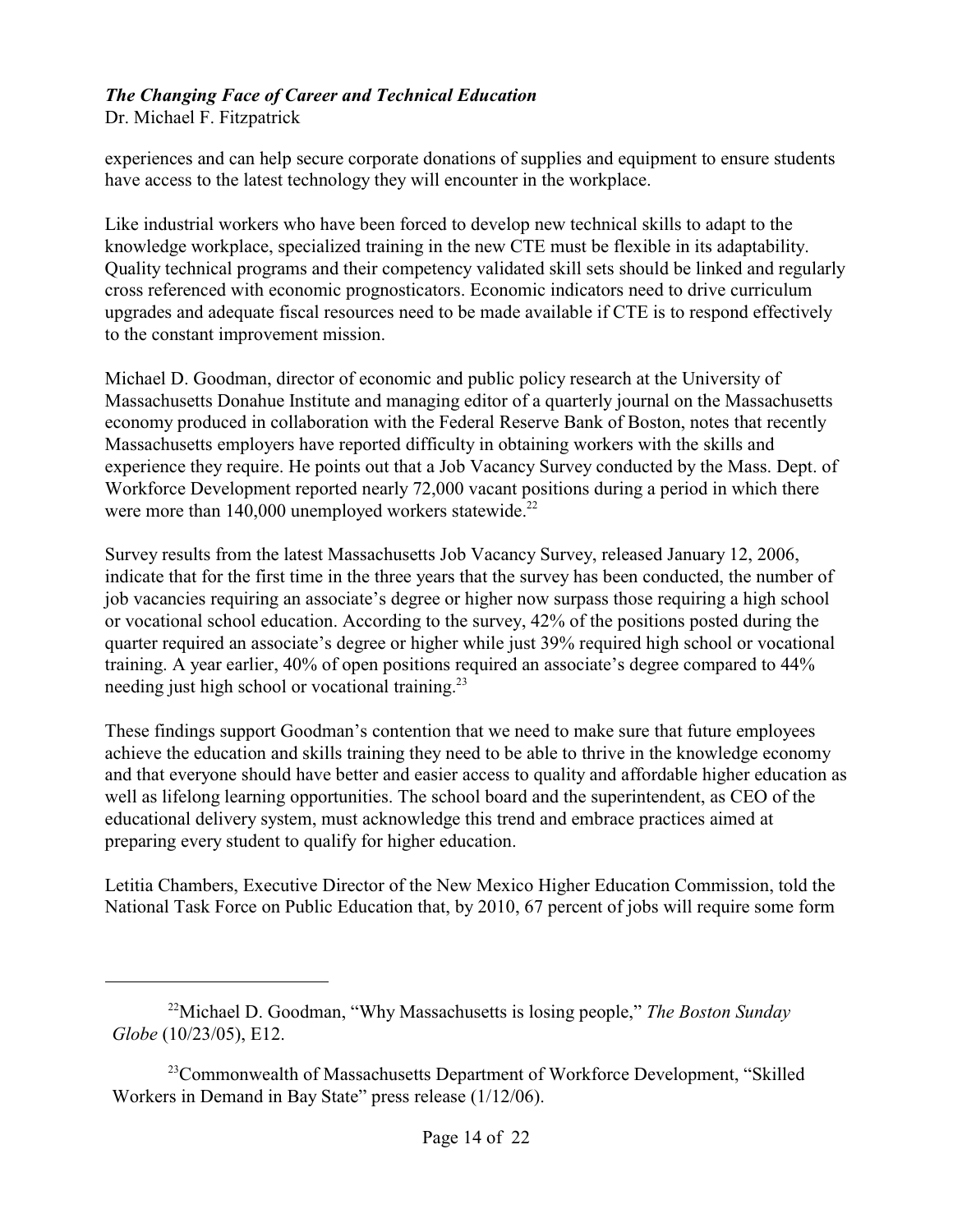Dr. Michael F. Fitzpatrick

of higher education. She used that projection to reinforce calls for greater rigor in the high school curriculum.<sup>24</sup>

A study by the 7,600-member Associated Industries of Massachusetts also found that young workers in the Bay State are not living up to their employers' expectations. Thirty-eight percent of employers surveyed complained that recently hired young workers had "fair" skills, while 25% said they had "uneven" skills. Only 22% of employers rated new workers as having "excellent" or "good" preparation for their job, which includes everything from college education to trade school and on-the-job training programs. The newer workers were found to be lacking in critical thinking and problem solving skills that characterized an older working population. The survey was intended to focus on the ability of the state's high schools to prepare students for the workforce. The survey did find that younger workers outperform their older counterparts in computer skills in a variety of industries, and they generally impressed employers with strong basic literacy and math computational skills. Older employees, however, were rated as having better personal skills and work habits.

AIM senior vice president Andre Mayer said, "These findings indicate that for the substantial proportion of high school graduates who go straight into the world of work, preparation in strictly academic fields is less of an issue than their lack of soft skills. The good showing of these young workers, often from less advantaged backgrounds, on computer literacy points to the successful introduction of information technology into our schools in recent years."<sup>25</sup>

With these more sophisticated demands of the new economy in mind, curriculum in the vocational technical setting must be viewed as a dynamic process which promotes active, thought provoking, facilitating, and individual assessment activities to develop each student's potential as a learner. Students must be given the opportunity to acquire an understanding of the technical application of the math, science, and communications essential to their given trade area and to improve their total skills if they are to reach their individual potential in the new workplace.

Across-the-curriculum approaches to reading, writing, and mathematics have proven to be effective ways of reinforcing academic learning across classrooms and in the vocational technical laboratories. In a system-wide approach, resources to promote reading, writing, and math in all classes and training programs should be developed and shared among all academic teachers and vocational technical instructors. Academic teachers will routinely coordinate lesson plans with their vocational technical colleagues, using topics, themes, and subject matter related to students' career fields to reinforce academic concepts and ideas. For example, a math teacher will regularly use food measurements to teach math concepts to students who plan careers in the food service

 $^{24}$ National Task Force on Public Education, "A Report on Workforce Development: Ensuring Students Have the Tools to Succeed," (Albuquerque, NM, 9/28/04), 4.

<sup>&</sup>lt;sup>25</sup>Nathan Hurst, "Younger workers not meeting expectations," *The Boston Sunday Globe* (10/23/05), NZ.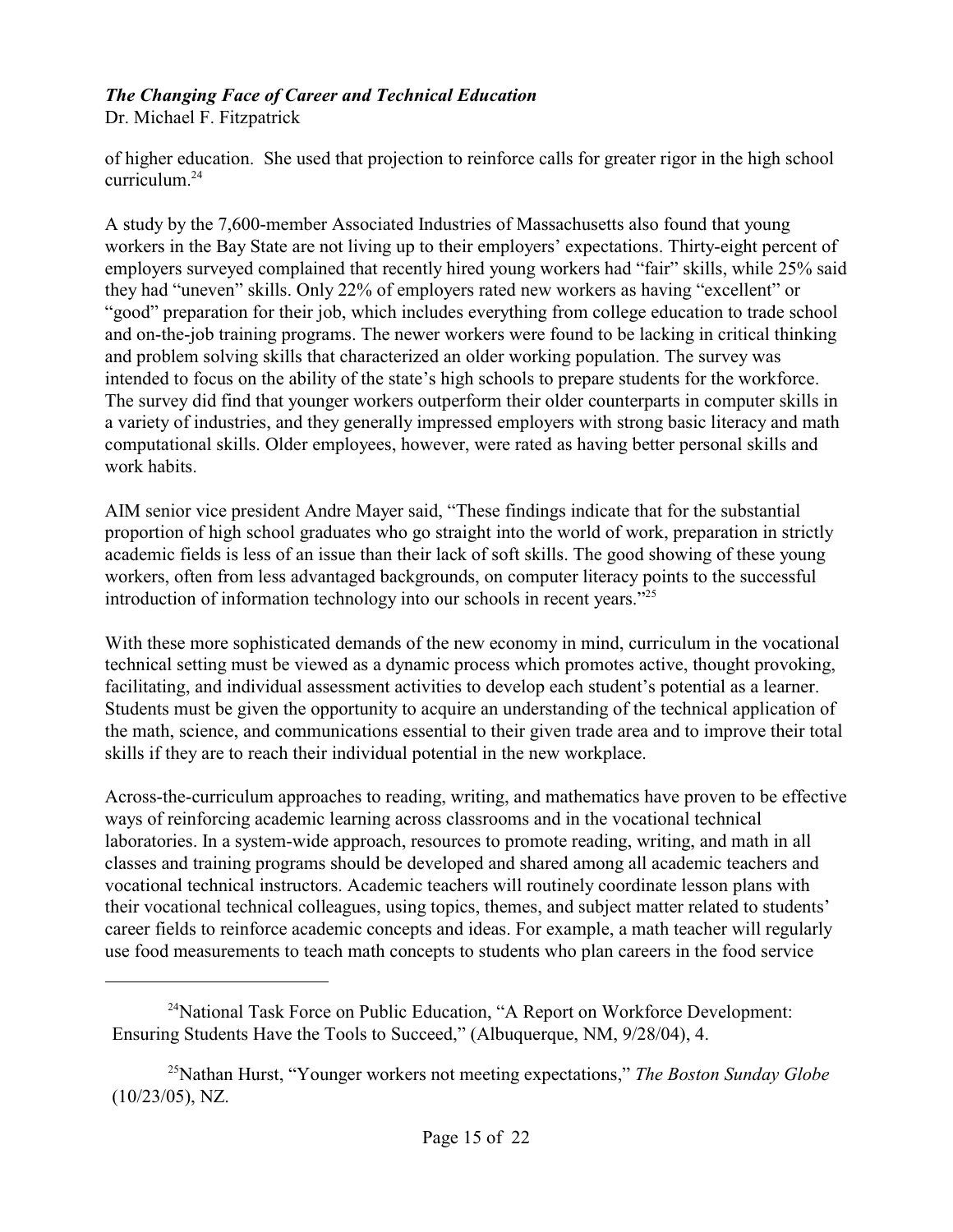Dr. Michael F. Fitzpatrick

industry; social studies lessons on the industrial revolution are correlated with welding and manufacturing technologies instruction; and students preparing for careers in the painting and design field may be asked to write descriptions of painting techniques in English classes.

Dr. Cecilia Cunningham, Executive Director of the Middle College National Consortium, addressed a forum on promising innovations conducted by the National Task Force on Public Education. She identified three important student needs that must be met in order for them to succeed: long-term relationships with teachers, leadership experiences, and real-life work or school experiences in which they can ground their expectations about the future. She attributed the success of Middle College Charter High School at LaGuardia Community College in New York to the school's intensive focus on literacy to address the entering students' low skill levels, and to linking students' work with real world experiences. She noted that teachers need longer class periods, a reduced student load, sustained professional development, and greater control of the hiring and learning processes. Cunningham also pointed out that the standards-based education movement has placed greater demands on students, but that these higher expectations must be accompanied by increased levels of school support, including the resource of time.<sup>26</sup>

Syndicated columnist Ruben Navarrette notes that "Whenever there is a survey of how well students in the United States are doing in math, science, or reading compared to those in other countries, we learn that our kids are trailing the pack. It's no wonder that companies in the hightech industry are increasingly looking abroad for job applicants, turning to countries such as China or India to fill jobs that once went to Americans." He blames the U. S. job market success of foreigners on differences in competence and qualifications and points out that in China the school year is 270 days; in India it's 220 days. Due largely to this difference in time devoted to education, America is falling behind in relation to those in other parts of the world. Navarrette suggests that reducing the length of a traditional summer vacation may be an effective strategy to help our nation catch up with educational advances made across the globe.<sup>27</sup>

Because CTE students earn a dual credential and must integrate their learning between academic and vocational technical skill attainment, the resource of time is a particularly valuable commodity for them. CTE systems should therefore seriously consider a longer school day or school year. While Massachusetts calls for a minimum of 180 school days in each school year, the Blackstone Valley Vocational Regional School District in that state has been operating on a 193-day calendar since 1997. With more time on task and a continuous improvement plan in place, the district's students have improved their performance on MCAS, the state-mandated academic competency determination, without ceding a significant amount of time from their specialized vocational technical training.

 $26$ National Task Force on Public Education, "A Report on Redesigning Schools for the  $21<sup>st</sup>$  Century: Promising Innovations," (New York, NY, 12/10/04), 4.

Ruben Navarrette, " Start of school is no vacation for parents," *The Republican* <sup>27</sup> (Springfield, MA, 8/31/05), A10.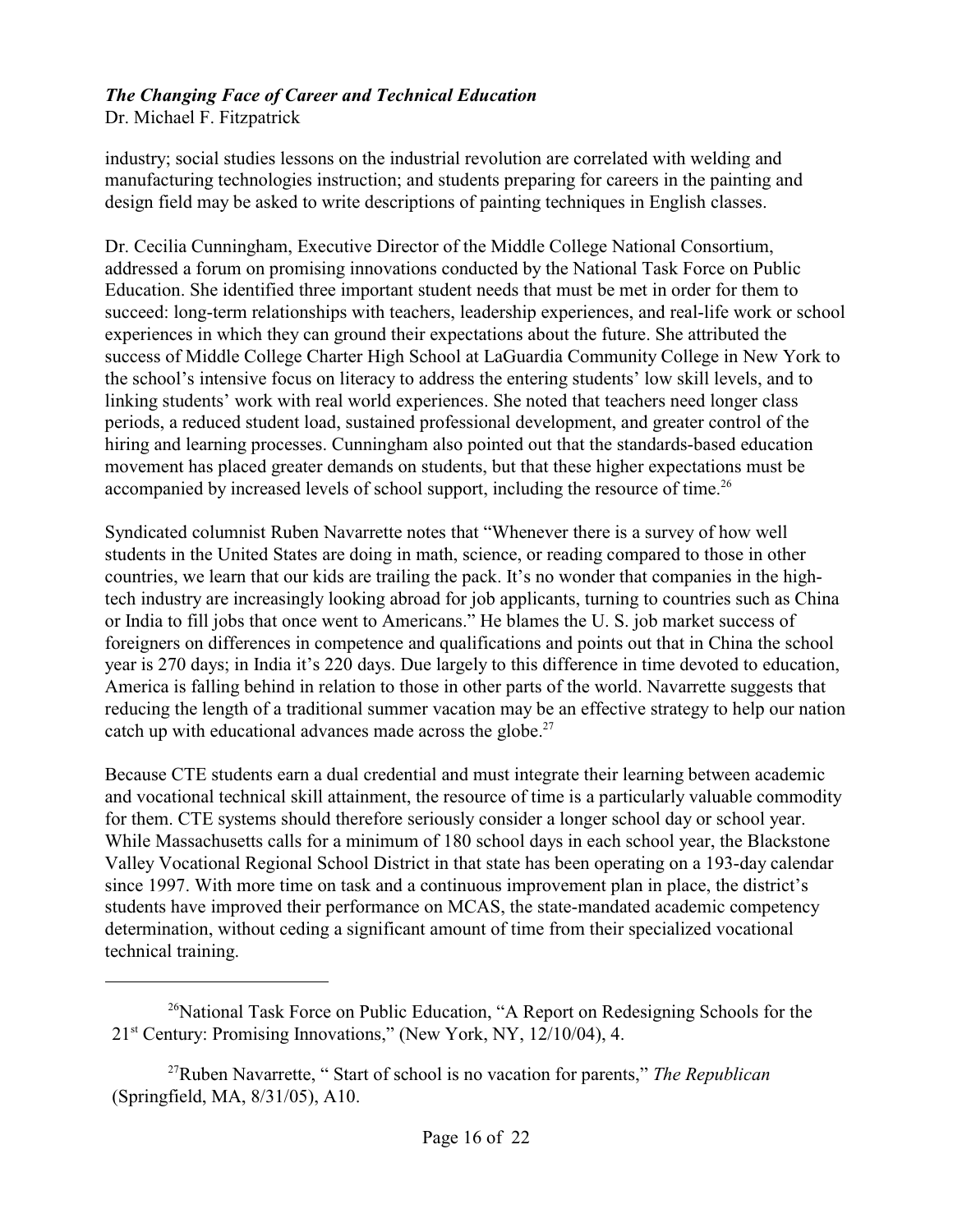Dr. Michael F. Fitzpatrick

Whether in the academic classroom or the vocational technical laboratory, teachers must be recognized as a system's most valuable asset. Acknowledging that students tend to pursue a level of achievement consistent with teachers' expectations, teachers should be encouraged to set high standards, insist that students put forth the effort required to meet the school's academic requirements, and prod students into judging themselves via performance. Active recruitment and support of teachers with intellectual curiosity, the discipline to make a difference, and the drive to follow their passions is therefore essential.

A recent survey conducted by California-based education think tank EdSource found that the top factors for a high-achieving school were lofty expectations for all students; clear, measurable goals; a consistent curriculum; and a staff that uses data to see where teachers and students can improve. Such schools have teachers who are willing to push students and who are armed with up-to-date textbooks and other modern resources. The survey also noted that parental involvement, while important, is not as influential a factor as the ones identified above. Higher achieving schools have a "shared culture" that allows them to function in a sense as if there were no parents at all. In a *Washington Post* story on the survey, a parent was quoted as saying that a principal told her, "We don't have an expectation of the home. We don't blame the home. We can't teach parents. We don't worry about whose responsibility it should be. We just consider it ours."<sup>28</sup>

As publicly supported institutions with a direct link to the diverse and technical workplace of the future, CTE systems must foster an atmosphere of tolerance and respect, promoting equity and an appreciation for diversity. As partners with parents/guardians in the task of helping young people navigate the often turbulent waters of adolescence, they have an opportunity to impact student lifestyle decisions and should be charged with encouraging physical and emotional well-being. Forward-looking CTE management will examine the many external influences on student achievement and seek creative and innovative ways to mitigate any of the roadblocks students face.

Realizing that health and social problems can interfere with academic attendance and success and with subsequent employability, a student wellness initiative which offers a wide array of adolescent support services in a setting that is comfortable, convenient, and non-threatening to the students has proven invaluable at Blackstone Valley Regional Vocational Technical High School. In partnership with a local hospital, the system's school based health center now offers preventative health care, primary care, mental health, nutrition and fitness testing and evaluation, and health education. In addition to providing diagnosis and treatment of minor and acute medical conditions and first aid for minor injuries, the health center staff is available whenever school is in session to answer students' health related questions and concerns and to provide counseling, mental health evaluations, and other support services as needed. This has resulted in a significant enhancement to

<sup>&</sup>lt;sup>28</sup>Derrick Z. Jackson, "Why school achievement isn't reaching the poor," *The Boston Globe* (11/30/05).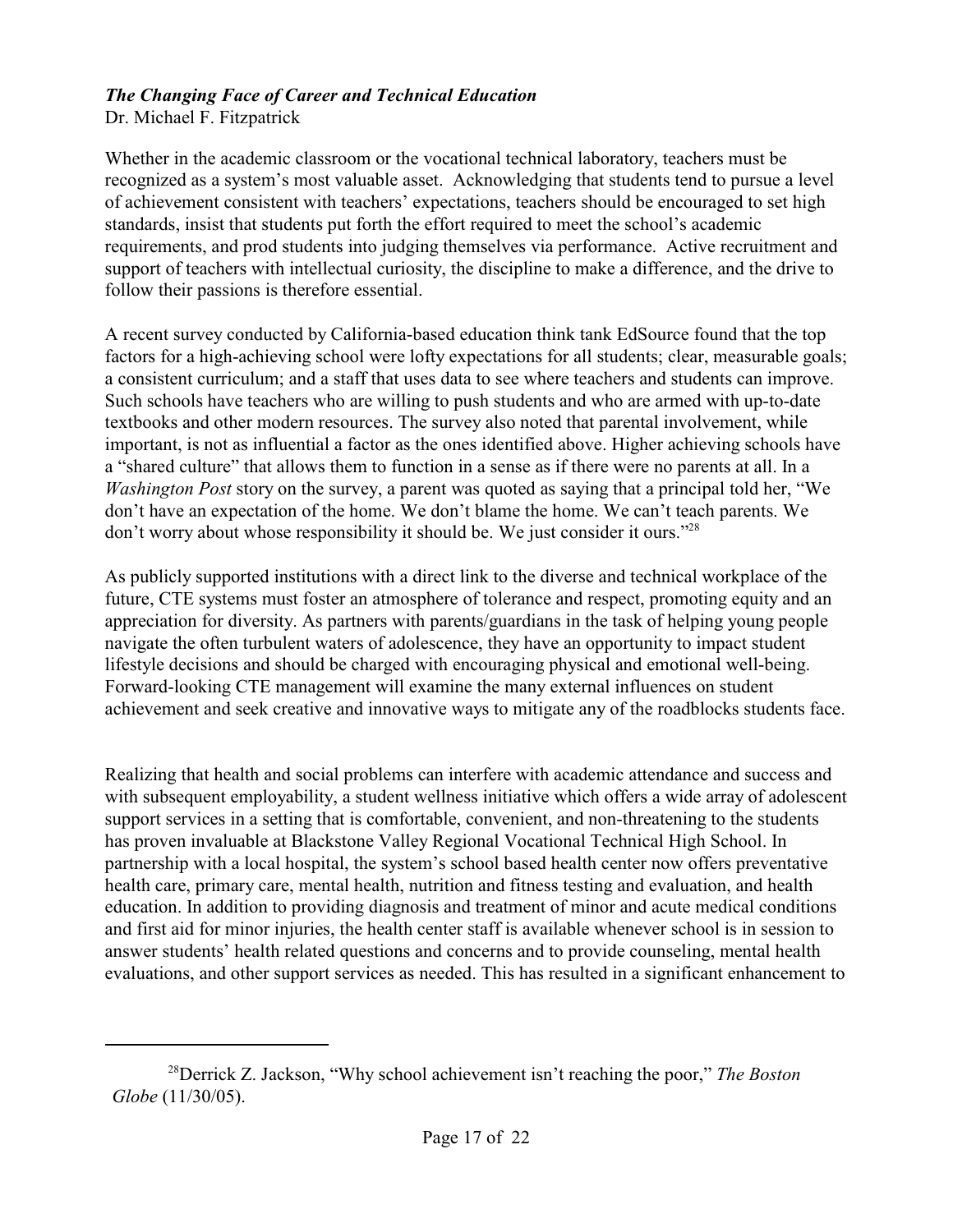Dr. Michael F. Fitzpatrick

traditional school nurse services and directly correlates the CTE mission to the healthy and productive workforce the new economy demands.

Newly emerging curricula for enrichment programs in the CTE setting focus on workplace readiness and allow students to develop and demonstrate personal, social, technical, and employability skills for career and life management. For example, an employability course at the ninth-grade level will encourage students to develop an awareness of their personal skills, interest, and abilities as they relate to career choices. They learn how to apply decision making skills and explore the attitudes, behaviors, and interpersonal skills needed to work with and relate to others. In subsequent courses, students participate in job shadowing experiences and career fairs to broaden their understanding of the skills necessary for employment retention and advancement in various careers. They develop an awareness of how personal and environmental conditions impact post secondary planning and how life-long learning is necessary to maximize workplace opportunities and earning potential. They also explore the skills necessary for managing cultural diversity in one's personal life and in the  $21<sup>st</sup>$  century workplace.

Complementing the employability classes, technical competency enrichment courses should ensure that each CTE student has the ability to use computers, computer applications, and the Internet as tools for life-long learning as well as for time and task management.

While the trade school of the  $20<sup>th</sup>$  century offered few extracurricular opportunities for students who were focused solely on attaining trade skills, one cannot ignore the power of the arts and extracurricular activities for engaging students and broadening their horizons. Sports, student government, competitions on technical competency, and the arts are essential to the wellroundedness of the future workforce. These activities contribute significantly to the shaping of a student's perception of his or her place in society. Programs should be designed to promote lifelong learning and career development, encourage the total growth of the student, and develop in him or her a responsible commitment to the principles of freedom, equality, social justice, personal worth, economic independence, and concern for the environment. Activities which encourage community service, entrepreneurship, healthy competition, employment survival skills, real world application, computer literacy, and teamwork must be promoted and sustained in the new CTE environment for their significant contribution to the development of a positive self-image and a vision of a successful future.

In a discussion on the importance of leadership in the school setting, which also took place during the National Task Force forum on promising innovations, Dr. Cunningham noted that leadership among high school students is about responsibility for oneself and for others. She identified travel as a prime chance for students to expand their view of the world and to exhibit leadership skills. She emphasized that opportunities for leadership must be incorporated into school redesign.<sup>29</sup>

 $^{29}$ National Task Force on Public Education, "A Report on Redesigning Schools for the  $21<sup>st</sup>$  Century: Promising Innovations," 7.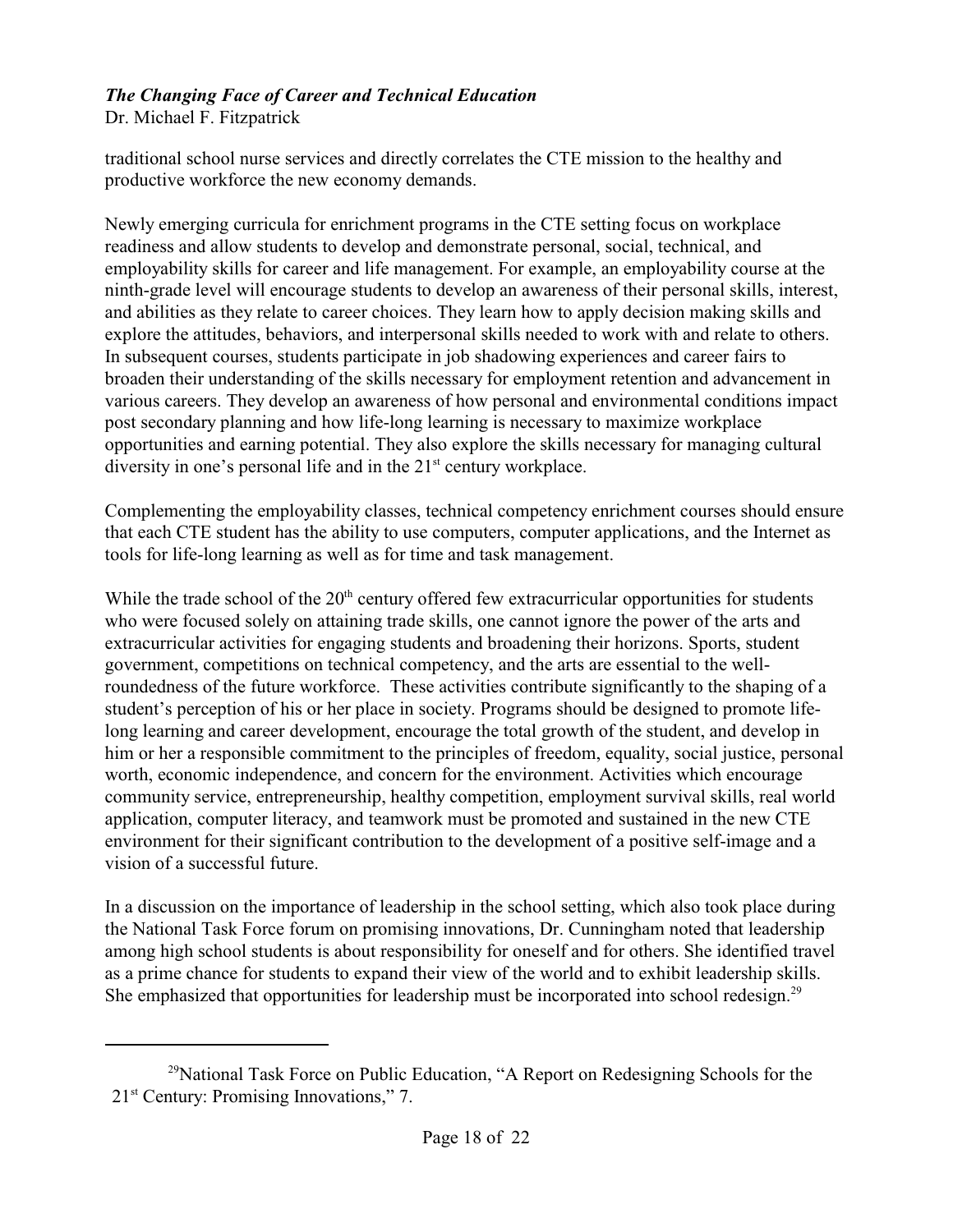Dr. Michael F. Fitzpatrick

Leadership is an important trait in the new global workforce and developing leadership skills must be seen as integral to the CTE mission. We should no longer have to justify cost-effective extracurricular activities, field trips, or even international travel by CTE students.

#### **The Challenges Continue**

Perhaps the biggest challenge facing CTE systems today is the dichotomy of the employers' preference to hire only the strongest talent and the still common feeder system perspective, as McCourt bluntly expressed, that vocational technical systems exist to extend an alternative opportunity for less talented or more troublesome students to succeed. Given the more sophisticated demands of the global workplace, it is simply invalid for anyone to suggest inappropriate behavior, failing grades and poor attendance should ever be a passport to CTE enrollment. What employer would seek or accept negative traits as a member of the work place? With a whole world of potential employees to choose from, today's employers have the ability to go elsewhere to find capable and qualified workers if our schools do not provide them.

As the general public becomes more aware of the advantages and opportunities available for the talented career-minded student, serious concerns remain about the referral process which directs a youth to a career and technical education. There is a disconnect between the primary referral person in the K-8 school system and the CTE system. The most ardent counselor, seeking to find the most appropriate placement for each student, may have little or no background or expertise in the vocational technical setting or in business or industry. As a result, they continue to refer students who simply will not succeed in the new workplace unless drastic changes in work habits and communication skills take place. It is a disservice to encourage students to attend a vocational technical school to acquire skills for a dead-end job.

While local schools have historically enjoyed the convenience of transferring educational and fiscal responsibility for the most needy and/or troublesome candidate to its CTE partner, the burden of responsibility to provide cost-effective education for problem students can no longer fall simply on vocational-technical schools. Local schools need to address the general track and to find ways to educate difficult students effectively. Fortunately, many of the new high school reform models seem to be focusing on just that.

According to Bill Gates, who certainly knows what employers are looking for in the high tech workplace and who has become a strong advocate for a new high school design, the basic building blocks of better high schools are the new three R's: Rigor, Relevance, and Relationships. In a speech delivered to the National Education Summit on High Schools in 2005, Gates said that "the idea behind the old (high school) design was that you could train an adequate workforce by sending only a third of your kids to college - and that the other kids either couldn't do college work or didn't need to. The idea behind the new design is that all students can do rigorous work, and - for their sake and ours - they have to."30

 ${}^{30}$ Gates, 22-23.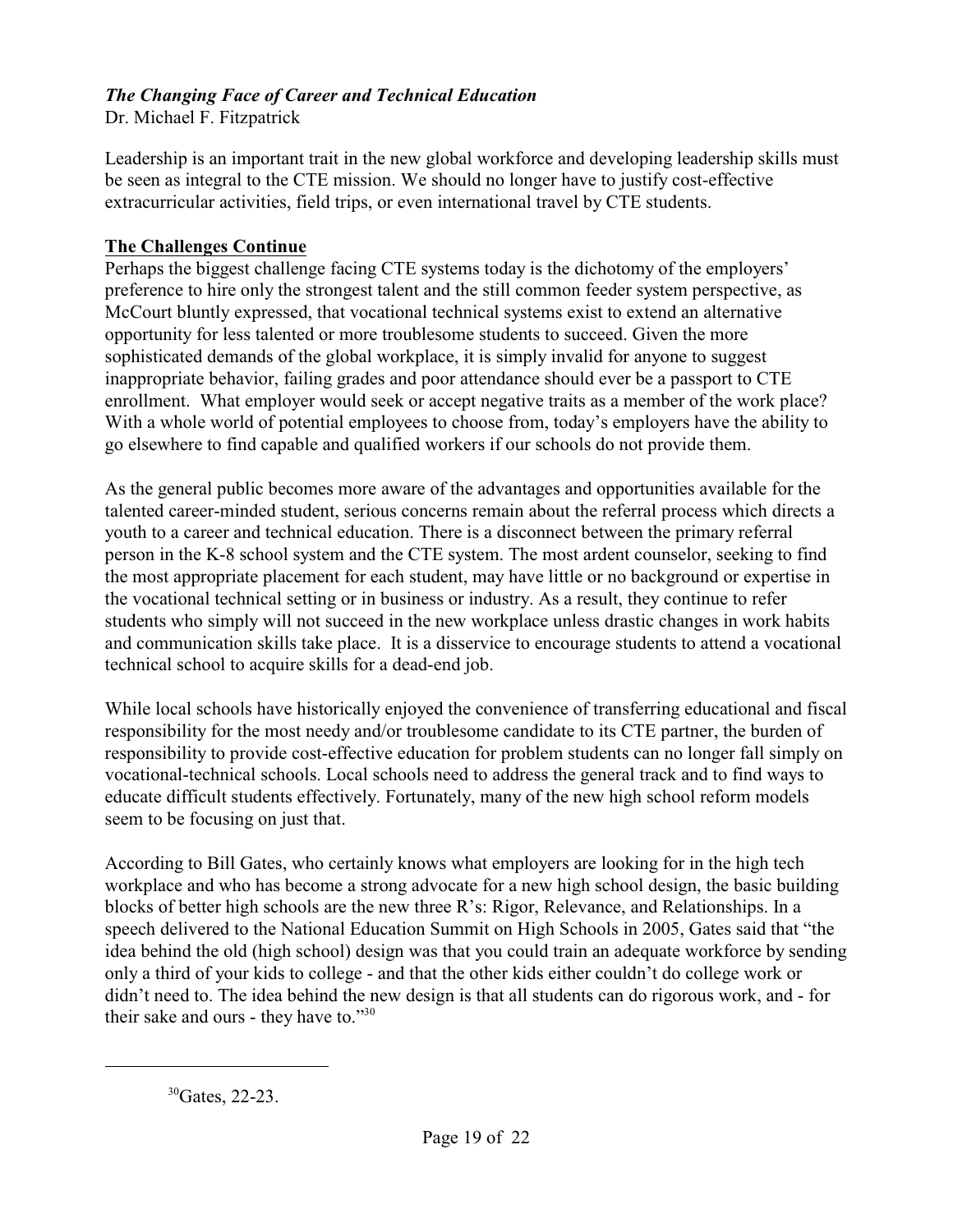Dr. Michael F. Fitzpatrick

Gates describes relevance as making sure kids have courses and projects that clearly relate to their lives and their goals. He says that relationships include making sure kids have a number of adults who know them, look out for them, and push them to achieve. These have always been among the distinguishing characteristics of effective CTE systems. Spending as much as half of their school days in one career area with the same vocational instructors throughout the four high school years, CTE students have typically forged strong bonds with their shop teachers in studies that relate to their career goals. Incorporating academic rigor and the more complex problem-solving and communication skills which accompany higher order thinking to this successful formula is the new challenge facing career and technical high schools of the  $21<sup>st</sup>$  century.

Fortunately, career and technical schools in America do not have to re-invent the wheel in order to meet this challenge. *High Schools That Work*, an initiative of the Atlanta, Georgia-based Southern Regional Education Board, has been helping schools incorporate greater academic rigor since 1987. The SREB, when asked by state leaders to help high schools integrate academic and vocational studies in order to raise the achievement of students, identified ten key practices and now promotes their implementation via the *HSTW* program. First and foremost of these practices is high expectations: setting higher expectations and getting more students to meet them.

*HSTW* provides a framework for raising system expectations; encouraging students to complete more challenging courses; changing classroom and laboratory practices; involving parents, employers and the community; and improving student assessment.

A variety of educational studies, including one conducted by MassINC in 2005, point out the benefits of stronger relationships between teachers, kids, and parents; and many reform efforts encourage a transition to smaller, more personalized school units. Newly designed small high schools or small school units within larger schools have recently proven to be successful at improving student performance. Small learning communities, such as the individual shop model in the vocational technical setting, are promoting better relationships between students and teachers, more student interest in specific careers, and better student performance.

Given the cohesiveness that is evident in the CTE shop setting, and the way this has arguably contributed to student success, it would appear that CTE already has a head start on a very large facet of high school reform championed today. Rather than making drastic changes to those aspects of CTE which have proven effective, the real focus of CTE reform should be on finding new ways to help students attain the "soft" skills needed in today's high tech jobs.

As vocational schools focus on career skill attainment, no skill is more important in the information age than the ability to communicate with and relate to other people. Today's workers need to be able to exchange ideas, form relationships, understand human nature, and to master the complex ways of modern society. Incorporating these skills into the CTE curricula will require vision and willpower to replace outdated, but familiar, practices with new approaches. It will necessitate turning away from comfortable paths that all too often have led to dead ends for many students; but the potential rewards are enormous.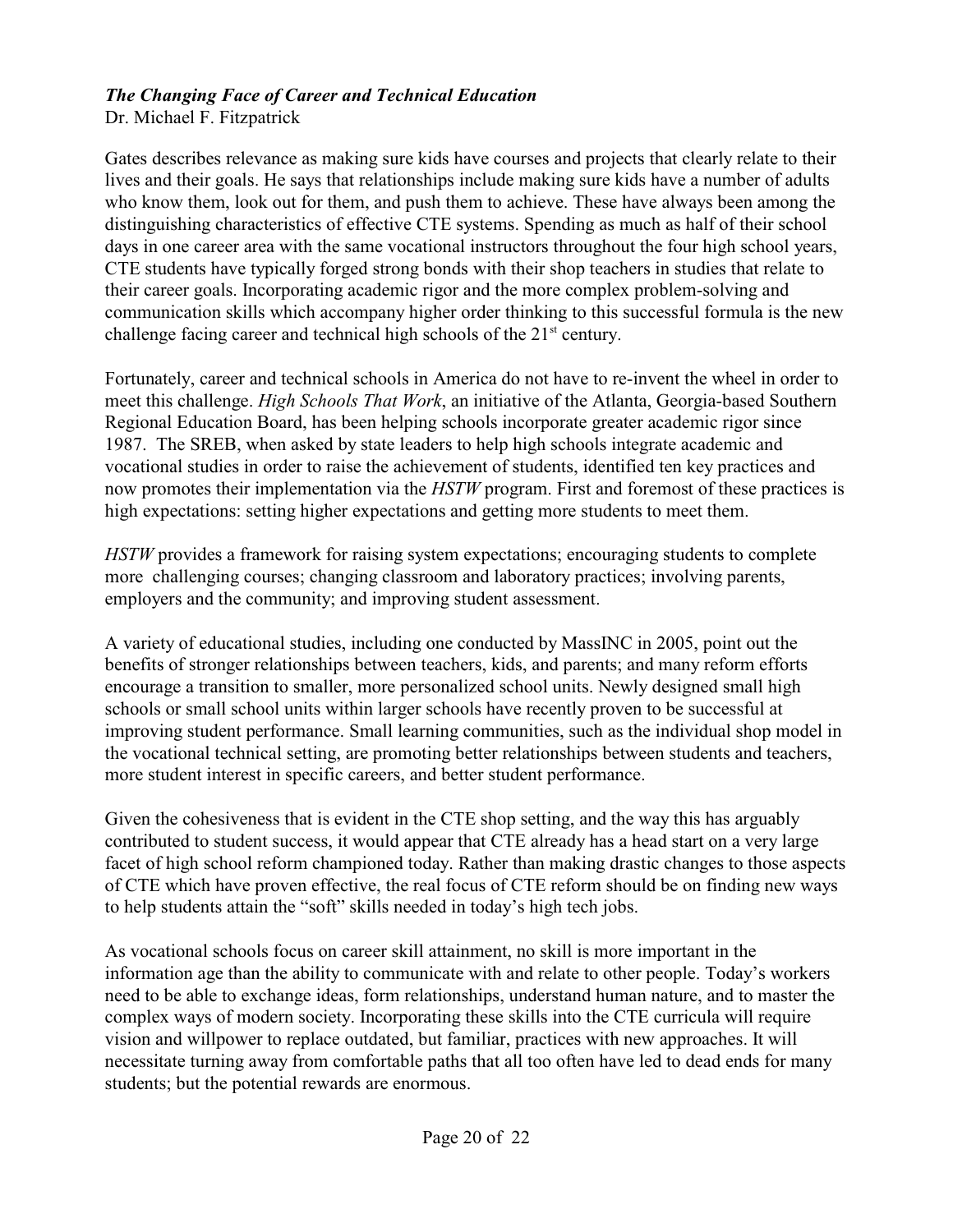Dr. Michael F. Fitzpatrick

By long term legislative and education reform design, CTE is expected to cost twice that of a purely academic experience. Given this double per pupil investment, the taxpayer is entitled to a fair opportunity to experience a lucrative return. The public, students, and employers all deserve more from this added investment. In fairness, the non voc-tech LEA must also have access to sufficient funding, especially to enable it to service the more challenging student who was formerly farmed out.

While CTE has clearly benefitted from a greater taxpayer investment, the lingering stereotype has continued to create additional challenges for students. It is unfair for vocational-technically inclined students not to be able to have access to scholarship and discounted tuition opportunities due to the absence of SAT and ACT preparation or a generally accepted expectation that they will not require further education beyond high school. CTE educators seeking to secure financial resources for students have witnessed rampant ineligibility of the vocational technical student and have had to strongly advocate against discrimination in scholarship applications and a variety of value-added opportunities. When contacting gifting organizations, a common response included an apology and an explanation that they had simply never been asked to include voc-tech students who met their other selection criteria.

CTE systems therefore need to push for scholarship eligibility and for inclusion of vocational technical students in civic/government activities such as Boys/Girls State and in speech/debate competitions. In Massachusetts, where vocational technical students have the same opportunity as all other high school students to qualify for full-tuition scholarships at state colleges under the John and Abigail Adams Scholars program, twice as many students at Blackstone Valley Regional Vocational Technical High School as in the previous year qualified as Adams scholars based on their MCAS performance and standing among their peers. Some of these students will perhaps opt to forgo this scholarship assistance and move directly into the workforce. For those who choose the route of further education, however, they enjoy the added benefit of finely honed technical skills which can be used to secure meaningful part-time employment during college or which can serve as a solid base for related post-secondary course work leading to a rewarding and satisfying career. The effective merging of academic and technical skill attainment is clearly a win-win situation for both students and their prospective employers.

With today's technology, all students – including those in the CTE setting – should no longer be limited to a small number of course options that are restricted by fiscal resources of the LEA. Online course opportunities, including AP courses offered through Virtual High School and other distance learning initiatives, create new avenues for unleashing the potential of vocational technical students. As new technology is incorporated into the everyday learning experience, CTE can advance more diverse teaching methodologies and enhance the learning environment for its students.

#### **Summary**

As the NAVE Final Report to Congress concludes, CTE is a long standing program whose place in American education continues to evolve. The broadening of its goals, the ongoing diversity of